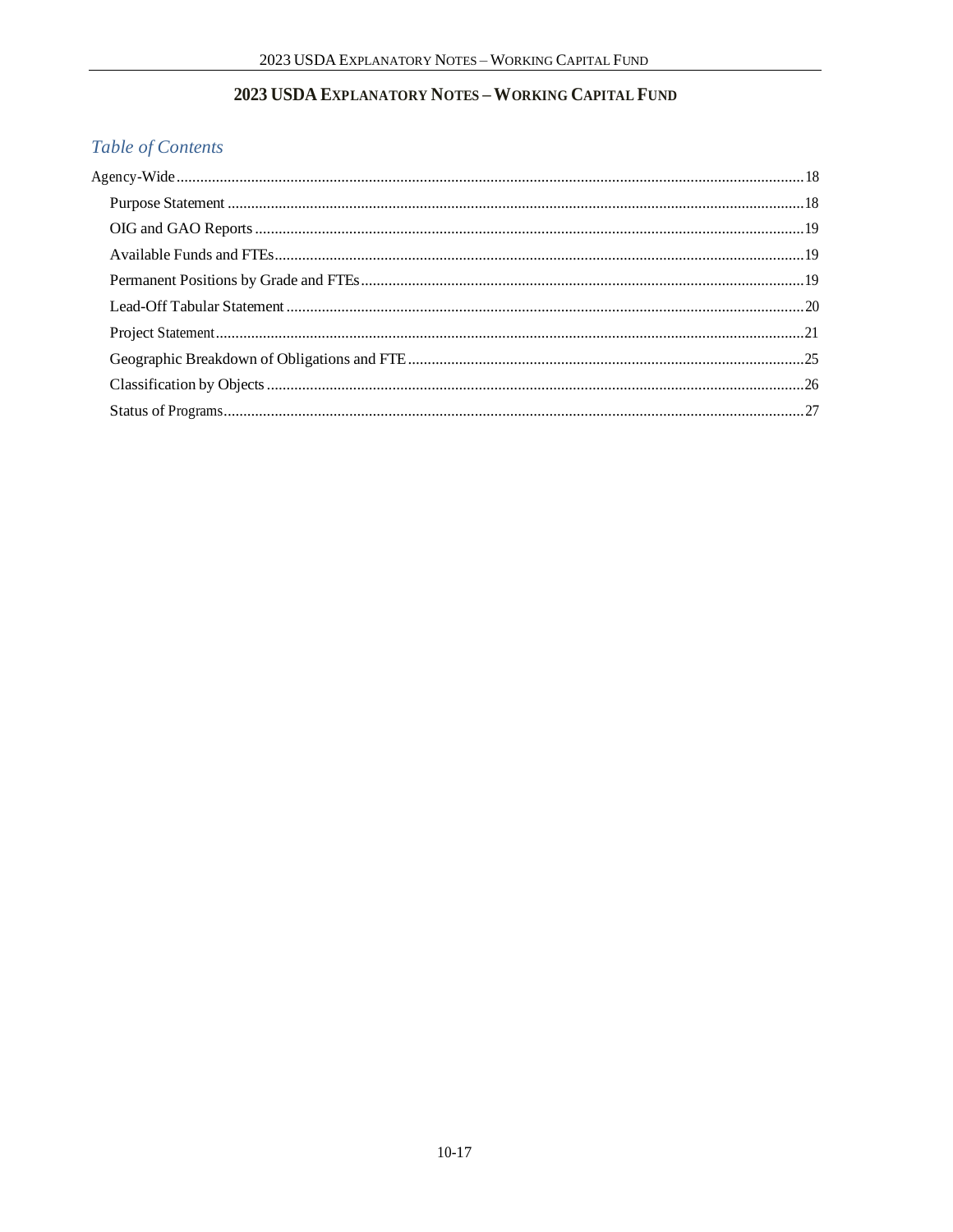# *AGENCY-WIDE*

# **PURPOSE STATEMENT**

The U.S. Department of Agriculture (USDA) Working Capital Fund (WCF) was established in 1944, authorized under 7 U.S.C. 2235*.* The WCF mission is to provide a financing mechanism to support services that the Secretary, with the approval of the Office of Management and Budget, determines is more effective as central services within the Department's Agencies. The WCF is used to finance services provided to USDA and Non-USDA agencies on a reimbursement or fee-for-service basis. USDA services over 100 Non-USDA Agencies\* which reduces USDA's share of fixed cost. Centrally managed operations provide efficient, cost-effective, reliable, and transparent services through economies of scale, extensive management oversight, and recurring Fund reviews. The WCF does not receive appropriated funds.

\* Some of the Non-USDA agencies include: Department of Commerce, Department of Justice, Department of Labor, Department of Air Force, Department of Army, Department of Interior, Department of Treasury, Office of Personnel Management, Federal Election Commission, Government Accountability Office, United States Secret Service, and Library of Congress. Other Non-USDA Agencies serviced consist of numerous Independent Agencies, Boards, Commissions, and Foundations.

The WCF finances USDA Activity Centers under five functional categories as follows:

# *Administration***:**

- Materiel Management Service Center (MMSC)
- Mail and Reproduction Services (MRS)
- Integrated Procurement Systems (IPS)
- Human Resources Enterprise Systems Management (HRESM)
- Procurement Operations (POD)

## *Communications***:**

• Creative Media and Broadcast Center (CMBC)

#### *Financial Management:*

- National Finance Center (NFC)
- Financial Shared Services (FSS)
- Internal Control Support Services (ICSS)
- Financial Management Support Services (FMSS)

### *Information Technology:*

- Digital Infrastructure Services Center (DISC)
- Department Administration Information Technology Office (DAITO)
- Client Experience Center (CEC)
- Enterprise Network Services (ENS)

#### *Correspondence Management:*

• Office of the Executive Secretariat (OES)

As of September 30, 2021, there were 2,644 permanent full-time employees, including 341 in Washington, D.C., and 2,241 in field offices.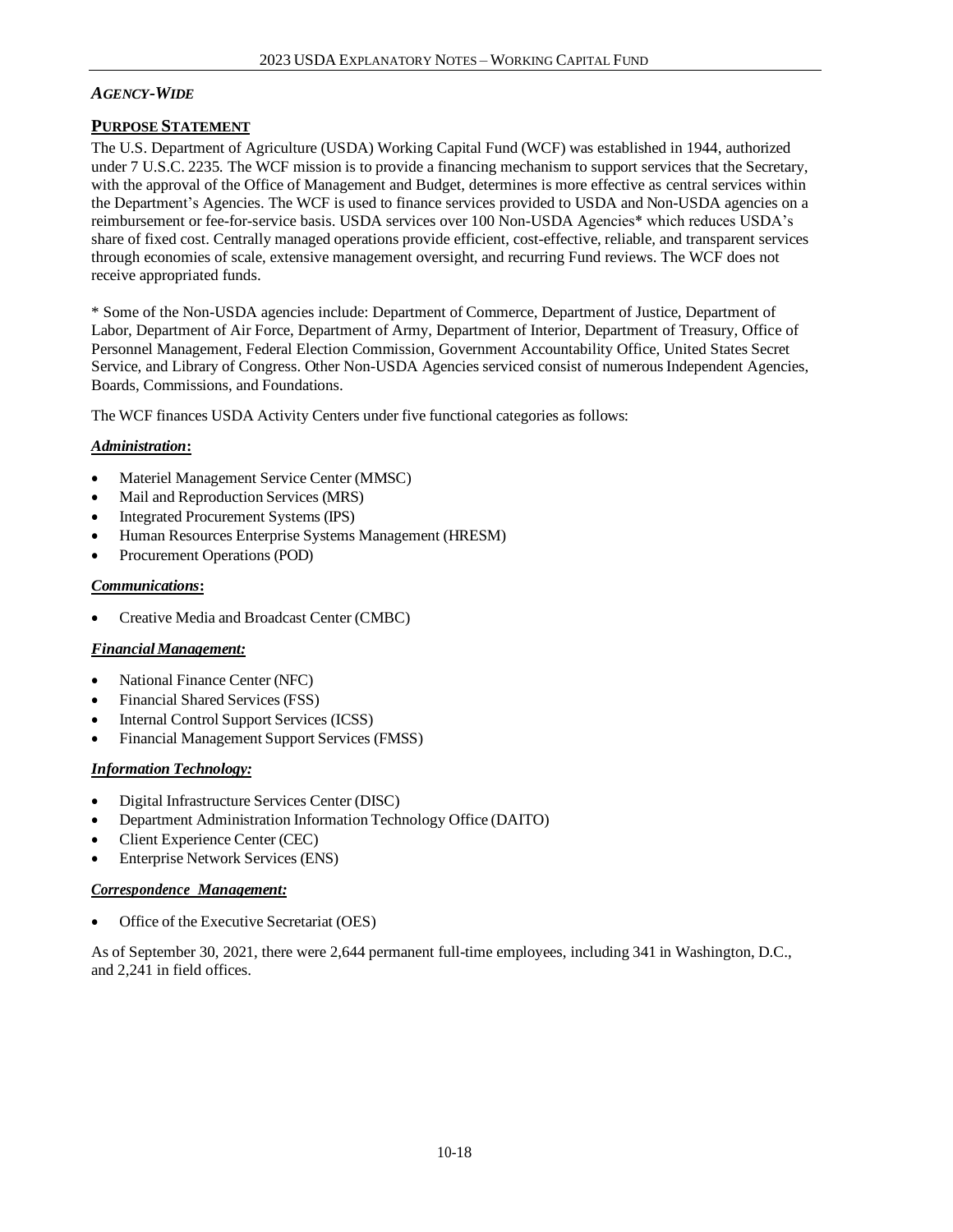## **OIG AND GAO REPORTS**

## *Table WCF-1. In-Progress OIG Reports (audits pending closure)*

|               | Title                                                                         |
|---------------|-------------------------------------------------------------------------------|
| 50601-0004-23 | USDA Controls over Departmental Shared Cost Programs and Working Capital Fund |

### **AVAILABLE FUNDS AND FTES**

# *Table WCF-2. Available Funds and FTEs (thousands of dollars, FTEs)*

| <b>Item</b>                    | 2020<br><b>Actual</b>    | <b>FTE</b> | 2021<br><b>Actual</b> | <b>FTE</b> | 2022<br><b>Estimated</b> | <b>FTE</b>               | 2023<br><b>Estimated</b> | <b>FTE</b> |
|--------------------------------|--------------------------|------------|-----------------------|------------|--------------------------|--------------------------|--------------------------|------------|
| <b>USDA</b> Fee for Service:   |                          |            |                       |            |                          |                          |                          |            |
|                                | \$46,097                 | 139        | \$47,849              | 150        | \$48,060                 | 173                      | \$48,657                 | 181        |
|                                | 2,968                    | 9          | 6.004                 | 9          | 4.430                    | 11                       | 5,399                    | 13         |
| Correspondence Management      | 4,281                    | 21         | 2,636                 | 8          | 3,965                    | 17                       | 3.965                    | 17         |
|                                | 144,163                  | 477        | 145,598               | 519        | 147,901                  | 533                      | 151,259                  | 535        |
| Information Technology         | 691,628                  | 925        | 803,340               | 1,273      | 797,330                  | 1,485                    | 801,667                  | 1,488      |
|                                | 889,137                  | 1,571      | 1,005,428             | 1,961      | 1,001,686                | 2,219                    | 1,010,947                | 2,234      |
| Capital Funding Availability   | 22,008                   |            | 15,513                |            | 45,656                   | $\overline{\phantom{a}}$ | 52,296                   |            |
| Purchase Card Rebate Proceeds  | 8,108                    |            |                       |            | 25,119                   |                          | 10,000                   |            |
| Unobligated Balances Transfers | 17.998                   |            | 4.391                 |            | 17,290                   |                          |                          |            |
| Technology Modernization       | 8,485                    |            | 1,545                 |            |                          |                          |                          |            |
|                                | 945,735                  | 1,571      | 1,026,877             | 1,961      | 1,089,751                | 2,219                    | 1,073,243                | 2,234      |
| Non-USDA Fee for Service:      |                          |            |                       |            |                          |                          |                          |            |
|                                | 1.232                    | 6          | 1,254                 | 3          | 1.486                    | 5                        | 1.544                    | 6          |
|                                | 652                      |            | 675                   | $\Omega$   | 577                      |                          | 700                      |            |
| Financial Management           | 168,392                  | 671        | 173,241               | 593        | 176,458                  | 679                      | 180,725                  | 680        |
|                                | $\overline{\phantom{a}}$ |            | 54,609                | 24         | 53,374                   | 27                       | 49,210                   | 28         |
| Subtotal (Non-USDA)            | 170,276                  | 677        | 229,779               | 621        | 231,895                  | 711                      | 232,179                  | 714        |
| Total Available, WCF           | 1,116,011                | 2,248      | 1,256,656             | 2,582      | 1,321,646                | 2,930                    | 1,305,422                | 2,948      |

# **PERMANENT POSITIONS BY GRADE AND FTES**

# *Table WCF-3. Permanent Positions by Grade and FTEs*

|            |              |       | 2020   |           |       | 2021   |           |              | 2022         |      |       | 2023         |
|------------|--------------|-------|--------|-----------|-------|--------|-----------|--------------|--------------|------|-------|--------------|
| Item       |              |       | Actual |           |       | Actual |           |              | Estimated    |      |       | Estimated    |
|            | D.C.         | Field | Total  | D.C.      | Field | Total  | D.C.      | <b>Field</b> | <b>Total</b> | D.C. | Field | <b>Total</b> |
| SES        | 9            | ∍     | 11     | 9         | 4     | 13     | 10        | 4            | 14           | 10   | 4     | 14           |
|            | 32           | 45    |        | 31        | 55    | 86     | 31        | 50           | 81           | 32   | 51    | 83           |
|            | 64           | 168   | 232    | 66        | 195   | 261    | 81        | 210          | 291          | 80   | 211   | 291          |
|            | 114          | 471   | 585    | 118       | 565   | 683    | 124       | 546          | 670          | 127  | 548   | 676          |
|            | 50           | 557   | 607    | 40        | 645   | 685    | 58        | 857          | 915          | 60   | 860   | 920          |
|            | 21           | 306   | 327    | 22        | 409   | 431    | 22        | 420          | 442          | 21   | 418   | 440          |
|            | 4            |       |        | 6         |       |        |           | ◠            |              |      | ി     |              |
|            | 12           | 79    | 91     | 10        | 123   | 133    | 11        | 124          | 134          | 11   | 126   | 136          |
|            | $\mathbf{7}$ | 33    | 40     |           | 35    | 40     | 4         | 32           | 36           | 4    | 32    | 36           |
| GS-7       | 14           | 182   | 196    | 10        | 190   | 200    | 11        | 226          | 237          | 11   | 226   | 237          |
|            | 21           | 12    | 33     | 13        | 17    | 30     | 9         | 16           | 25           | Q    | 16    | 25           |
| $GS-5$<br> | 18           | 14    | 32     | 17        | 30    | 47     | 16        | 28           | 43           | 16   | 28    | 43           |
| GS-4<br>   |              | 8     | 12     | $\bigcap$ |       |        | $\bigcap$ | h            | δ            | ◠    | 6     |              |
| GS-3<br>   |              |       |        |           |       |        |           |              |              |      |       |              |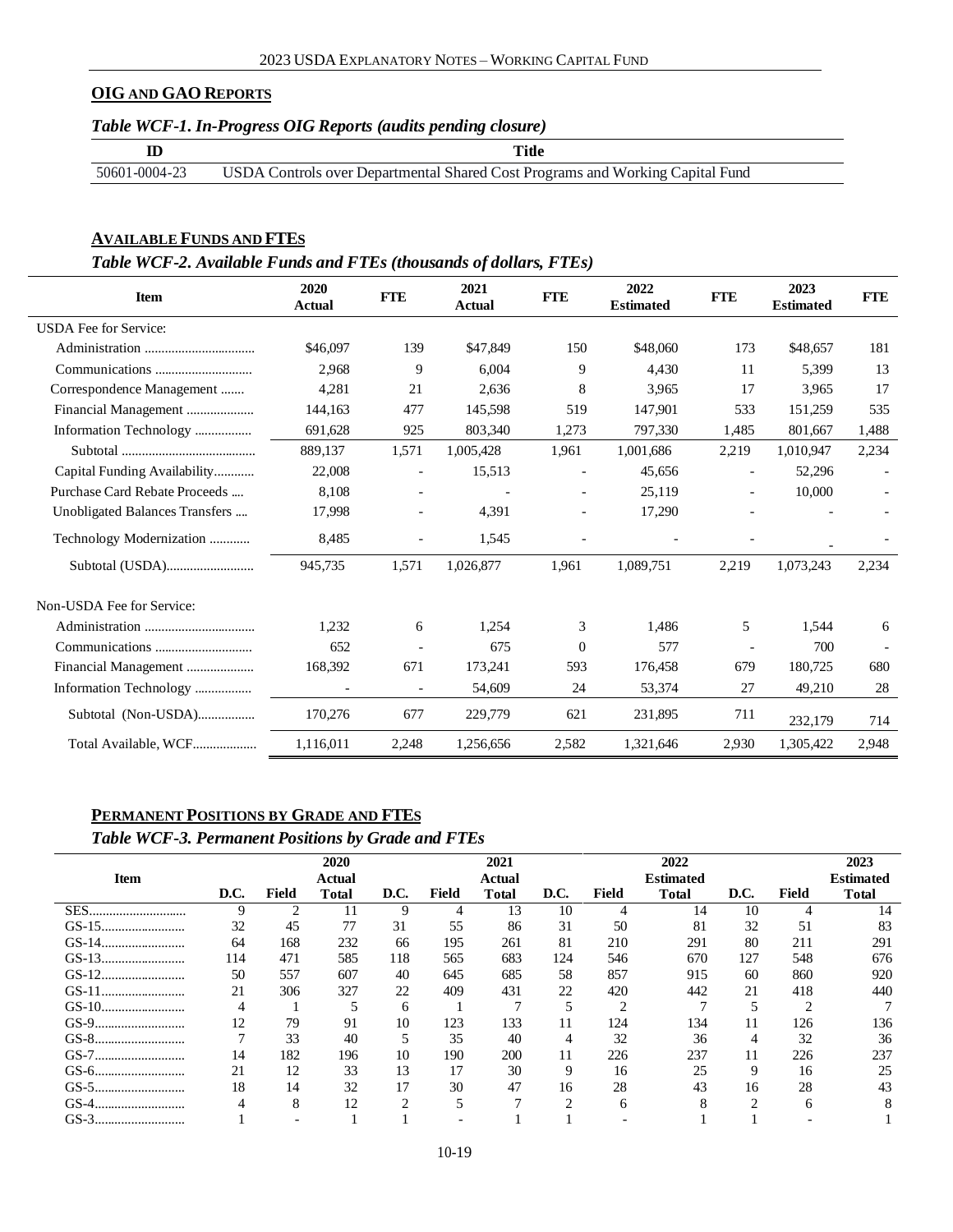| 2023 USDA EXPLANATORY NOTES - WORKING CAPITAL FUND |                          |                          |                          |     |       |       |     |                          |       |     |       |       |
|----------------------------------------------------|--------------------------|--------------------------|--------------------------|-----|-------|-------|-----|--------------------------|-------|-----|-------|-------|
| Other Graded                                       | $\overline{\phantom{0}}$ | $\overline{\phantom{0}}$ | $\overline{\phantom{a}}$ | 10  | 10    | 20    |     | 13                       | 26    | 16  |       | 32    |
| Total Permanent                                    | 368                      | .880                     | 2.248                    | 360 | 2.284 | 2.644 | 398 | 2.532                    | 2.930 | 404 | 2.544 | 2,948 |
| Unfilled, EOY                                      |                          |                          | $\overline{\phantom{a}}$ | 19  | 43    | -62   |     | $\overline{\phantom{0}}$ |       |     |       |       |
| Total Perm. FT EOY.                                | 368                      | .880                     | 2.248                    | 341 | 2.241 | 2.582 | 398 | 2.532                    | 2.930 | 404 | 2.544 | 2.948 |
| FTE.                                               | 368                      | .880                     | 2.248                    | 341 | 2.241 | 2.582 | 398 | 2.532                    | 2.930 | 404 | 2.544 | 2,948 |

# **LEAD-OFFTABULAR STATEMENT**

### *Table WCF-4. Lead-Off Tabular Statement*

| <b>Item</b>                                         | Amount          |
|-----------------------------------------------------|-----------------|
| Recurring Operations Estimate, 2022 1/              | \$1,233,004,000 |
| Change in Estimate                                  | $+10,122,000$   |
| Budget Estimate, 2023                               | 1,243,126,000   |
| Capital Availability, 2022                          | \$45,656,000    |
| Change in Availability                              | $+6,640,000$    |
| Capital Availability, 2023                          | 52,296,000      |
| Purchase Card Rebate Proceeds Availability, 2022 2/ | \$25,119,000    |
| Change in Availability                              | $-15,119,000$   |
| Purchase Card Rebate Proceeds Availability, 2023    | 10,000,000      |
| Unobligated Balances Transfer Availability, 2022 3/ | \$17,290,000    |
| Change in Availability                              | 17,290,000      |
| Unobligated Balances Transfer Availability, 2022    |                 |

# **NOTES**

1/ This amount includes both USDA and non-USDA fee for service activities.

- 2/ Under 7 U.S.C. 2235a, refunds or rebates received on an on-going basis from a credit card services provider under the Department of Agriculture's charge card programs may be deposited to and retained without fiscal year limitation in the Department's Working Capital Fund to fund management initiatives of general benefit to the Department of Agriculture bureaus and offices as determined by the Secretary of Agriculture or the Secretary's designee, subject to further limitations under general provisions of annual appropriations acts that funds be spent on capital investments.
- 3/ The Secretary has authority to transfer unobligated balances to the WCF for acquisition of plant and capital equipment for financial, administrative, and information technology services of general benefit to agencies of the Department of Agriculture. The amount for 2023 (unobligated 2022 funds) will not be known until the end of 2022.
- 4/ Funds available for investment under authority of the Modernizing Government Technology Act; the USDA Working Capital Fund is designated as the Department's information technology working capital under this authority.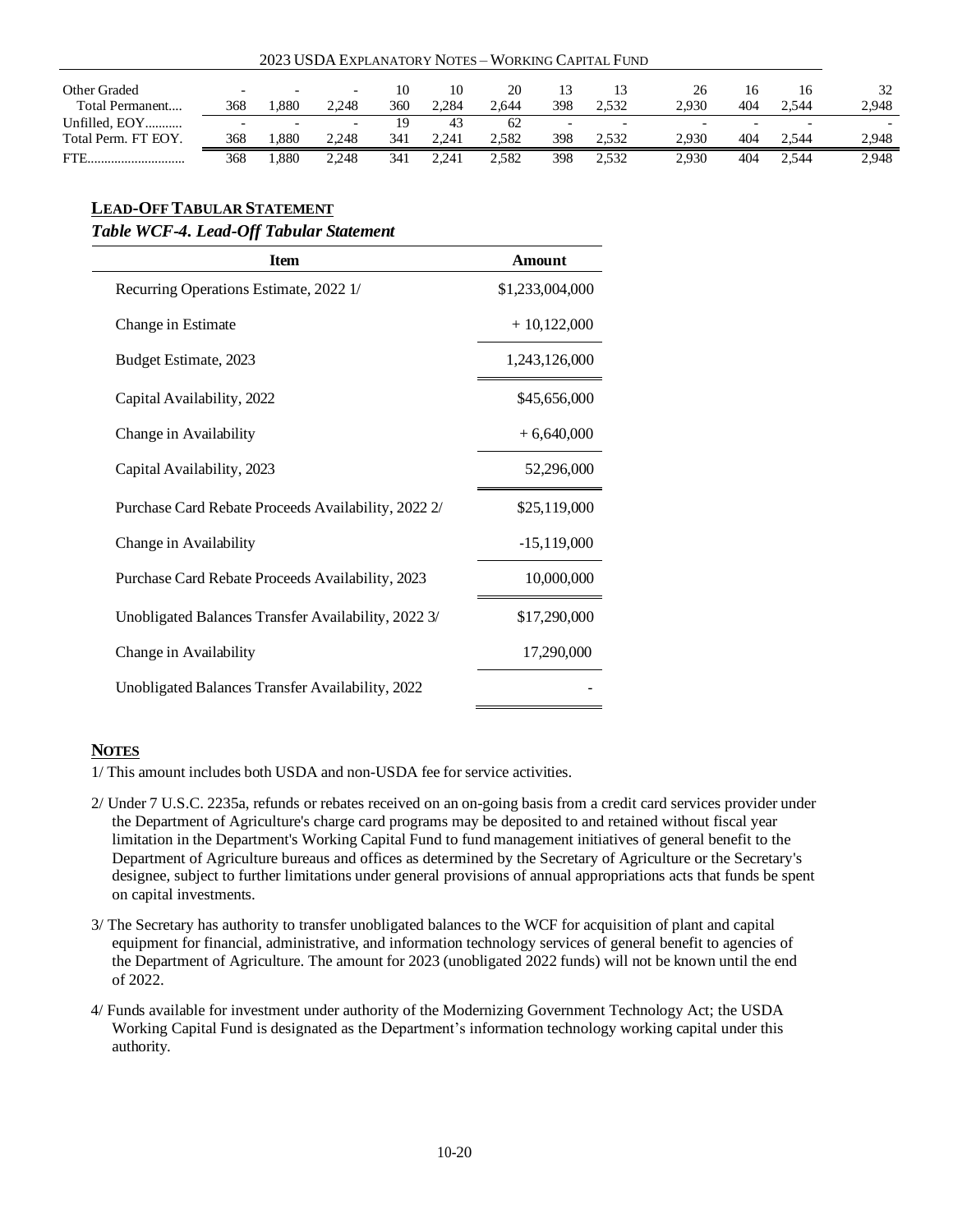| <b>PROJECT STATEMENT</b>                                    |  |
|-------------------------------------------------------------|--|
| Table WCF-5. Project Statement (thousands of dollars, FTEs) |  |

| <b>Item</b>                       | 2020<br>Actual           | <b>FTE</b>               | 2021 Actual | <b>FTE</b>               | 2022<br><b>Estimated</b> | <b>FTE</b> | 2023<br><b>Estimated</b> | <b>FTE</b>               | Inc. or<br>Dec. | <b>FTE</b><br>Inc. or<br>Dec. | <b>Chg</b><br><b>Key</b> |
|-----------------------------------|--------------------------|--------------------------|-------------|--------------------------|--------------------------|------------|--------------------------|--------------------------|-----------------|-------------------------------|--------------------------|
| Fee for Service:                  |                          |                          |             |                          |                          |            |                          |                          |                 |                               |                          |
| Administration                    | \$46,097                 | 139                      | \$47,849    | 150                      | \$48,060                 | 173        | \$48,657                 | 181                      | $+ $597$        | $+8$                          |                          |
| Communications.                   | 2,968                    | 9                        | 6,004       | 9                        | 4.430                    | 11         | 5,399                    | 13                       | $+969$          | $+2$                          |                          |
| Correspondence Management         | 4,281                    | 21                       | 2,636       | 8                        | 3,965                    | 17         | 3,965                    | 17                       |                 |                               |                          |
| Financial Management              | 144,163                  | 477                      | 145,598     | 519                      | 147,901                  | 533        | 151,259                  | 535                      | $+3,358$        | $+2$                          |                          |
| Information Technology            | 691,628                  | 925                      | 803,340     | 1,273                    | 797,330                  | 1,485      | 801,667                  | 1,488                    | $+4,337$        | $+3$                          |                          |
| Subtotal                          | 889,137                  | 1,571                    | 1,005,428   | 1,961                    | 1,001,686                | 2,219      | 1,010,947                | 2,234                    | $+9,261$        | $+15$                         | (1)                      |
| Capital Funding Availability      | 22,008                   | $\overline{\phantom{a}}$ | 15,513      | $\overline{\phantom{a}}$ | 45,656                   |            | 52,296                   |                          | $+6,640$        |                               | (2)                      |
| Purchase Card Rebate<br>Proceeds. | 8,108                    | $\overline{\phantom{a}}$ |             | $\overline{\phantom{a}}$ | 25,119                   |            | 10,000                   |                          | $-15,119$       | $\overline{\phantom{a}}$      | (3)                      |
| Unobligated Balances Transfers    | 17,998                   | $\overline{\phantom{a}}$ | 4,391       | $\overline{\phantom{a}}$ | 17,290                   |            |                          |                          | $-17,290$       |                               | (4)                      |
| Technology Modernization          | 8,485                    | $\overline{\phantom{a}}$ | 1,545       |                          |                          |            |                          |                          |                 | $\overline{\phantom{a}}$      |                          |
| Subtotal (USDA)                   | 945,735                  | 1,571                    | 1,026,877   | 1,961                    | 1,089,751                | 2,219      | 1,073,243                | 2,234                    | $-16,508$       | $+15$                         |                          |
| Non-USDA Fee for Service:         |                          |                          |             |                          |                          |            |                          |                          |                 |                               |                          |
| Administration                    | 1,232                    | 6                        | 1,254       | 3                        | 1,486                    | 5          | 1,544                    | 6                        | $+58$           | $+1$                          |                          |
| Communications                    | 652                      | $\overline{\phantom{a}}$ | 675         | $\boldsymbol{0}$         | 577                      |            | 700                      | $\overline{\phantom{a}}$ | $+123$          |                               |                          |
| Financial Management              | 168,392                  | 671                      | 173,241     | 593                      | 176,458                  | 679        | 180,725                  | 680                      | $+4,267$        | $+1$                          |                          |
| Information Technology            | $\overline{\phantom{a}}$ |                          | 54,609      | 24                       | 53,374                   | 27         | 49,210                   | 28                       | $-4,164$        | $+1$                          |                          |
| Subtotal (Non-USDA)               | 170,276                  | 677                      | 229,779     | 621                      | 231,895                  | 711        | 232,179                  | 714                      | $+284$          | $+3$                          | (1)                      |
| <b>Total WCF</b>                  | 1,116,011                | 2,248                    | 1,256,656   | 2,582                    | 1,321,646                | 2,930      | 1,305,422                | 2,948                    | $-16,224$       | $+18$                         |                          |

#### **Working Capital Fund**

The Working Capital Fund (WCF) serves as the Department's financing mechanism for provision of centralized financial, information technology, administrative, and communications services. The WCF also serves as the principal financing mechanism for investment in corporate-level systems and as the Department's information technology working capital fund under the authority of the Modernizing Government Technology Act.

1) A net decrease of \$16,224,000 and a net increase of 18 FTEs for reoccurring operations (\$1,321,646,000 and 2,930 FTEs available in 2022).

The increase reflects estimates of costs in response to anticipated levels in service demand from USDA and non-USDA agencies for WCF-supported services. Amounts shown for 2022 are estimates of costs only, and USDA and non-USDA agencies will be billed their share of actual costs. The staff years represent activity centers' best estimate of the most economical use of human resources to deliver expected demand for goods and services.

2) An increase of \$6,640,000 for purchase of equipment availability (\$45,656,000 available in 2022).

The amount available in 2023 represents capital resources available to the WCF to support the purchase of capital assets defined as those assets with an acquisition cost of at least \$25,000 for equipment and at least \$100,000 for software, with a useful life of at least 24 months. Allocations are made to WCF-supported activities up to the limits of availability in support of the provision of services with amounts allocated to be repaid to the fund to preserve available capital.

3) A decrease of \$15,119,000 for purchase card rebate proceeds availability (\$25,119,000 available in 2022).

The amount available in 2023 represents the estimated proceeds to be deposited in the WCF under existing legislative authority, plus any residual unallocated amounts from prior years. Amounts are allocated up to the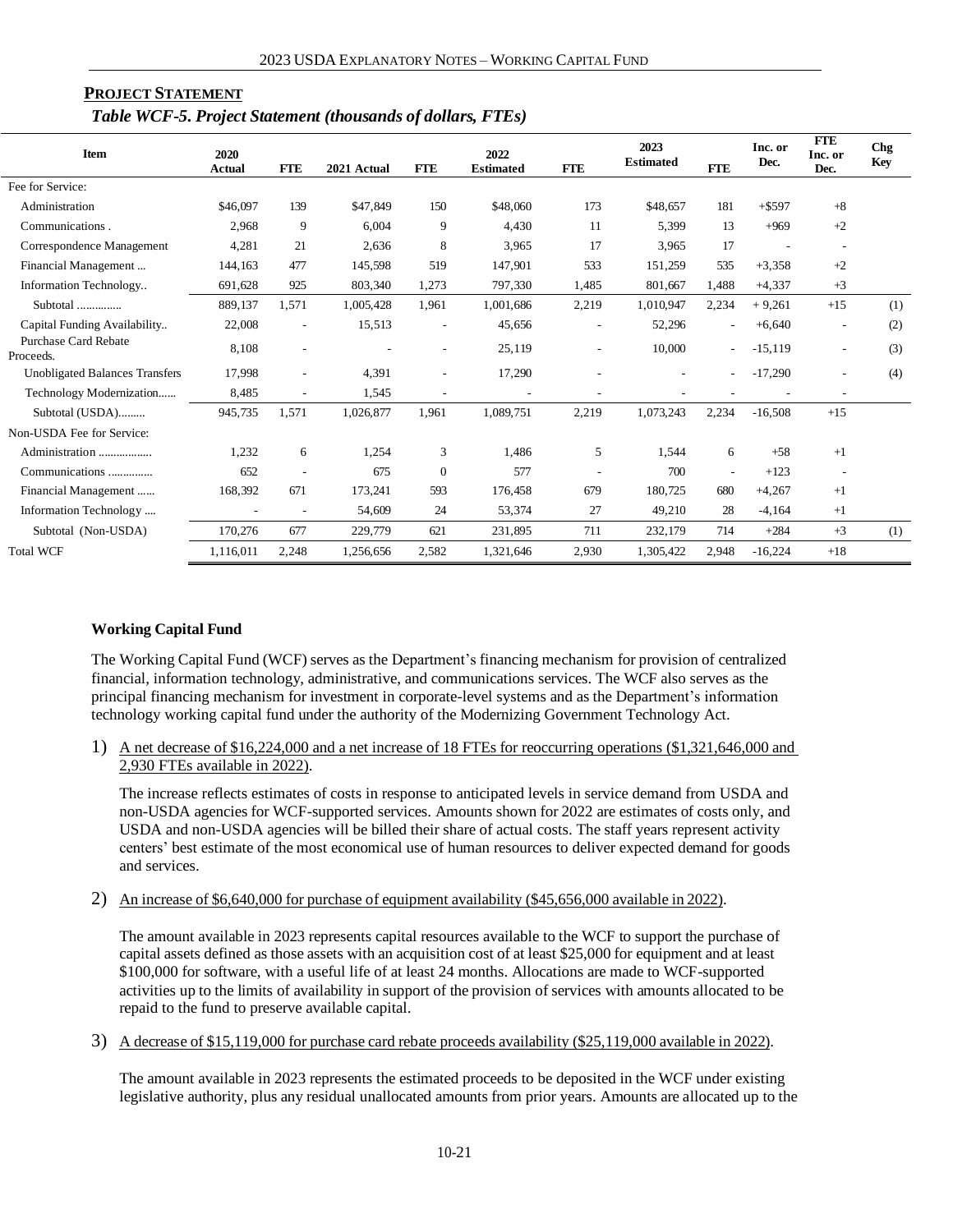limits of availability for management initiatives of general benefit to the agencies of the Department, subject to further limitations that might be imposed by Congress limiting spending to capital items.

Expenditures under this section are deemed a high priority by the Department and are estimated as follows:

| <b>Item</b> | 2022         | 2023         |
|-------------|--------------|--------------|
|             | \$25,119,000 | \$10,000,000 |
|             | 24,939,663   |              |
|             | 179.337      |              |

USDA plans to utilize this funding flexibility to pay for critical investments that would otherwise not be possible due to constrained budgets. Notification is herein provided to the Committees on Appropriations of the intent to make the following investments, including a request to obligate funds transferred to the Working Capital Fund in FY 2022 of the following allocation (\$24,939,663).

#### ▪ **FSA FinancialImprovement Program (FFIP) - \$6,376,303**

Due to financial management weaknesses within Farm Service Agency (FSA)/Commodity Credit Corporation (CCC), USDA failed to meet the requisites necessary to achieve a full scope financial statement audit opinion in 2015 and continues to have high risk. The Department needs to be aggressive in showing progress in its remediation efforts. Financial management improvement is critical to ensuring that taxpayer funds are used wisely and meeting the intended needs of the programs. USDA continues to work on the migration of the Farm Production and Conservation (FPAC) Business Center accounting into the USDA's Financial Management Modernization Initiative (FMMI) system. The FPAC's program financial accounting is not integrated with the rest of USDA in FMMI, creating reconciliation and other issues, additional costs to maintain a separate set of systems, and the inability to achieve a clean accounting audit. As a result, material weaknesses were identified during the audit cycle for the areas of accounting estimates and the maintenance of accounting records. This project will help resolve these issues and facilitate a clean audit opinion. This will be a multiphase multi-year project that will ultimately move federal financial management processes from FPAC Accounting Systems to FMMI. Simultaneously, FPAC FSA will remediate the program application feeder systems to create auditable financial data to integrate with FMMI.

#### ▪ **Rural Housing Service Robotic Process Automation - \$2,000,000**

The Direct Loan Program origination programs include both financial and non-financial actions necessary to ensure pre qualifications and applications comply with all applicable laws, and Departmental and agency policies, procedures, and regulations. The Single-Family Housing (SFH) programs process thousands of loans and loan guarantees each month. Monthly application volume increase in the months prior to the current Fiscal Year end and in the first months of the new Fiscal Year. In FY 2020, SFH experienced the highest loan and loan guarantees in the program's recent history. Since both programs rely on technology solutions built in the 1990s and early 2000s, each program will benefit from Robotic Process Automation.

The current technology solutions require substantial manual intervention and date re-entry to support the program's mission. They perform these activities on 27,000 loan applications, with each loan having potentially dozens of documents for processing using this manual method. The current technology solutions require substantial manual intervention and date re-entry to support the program's mission. By providing funding necessary to implement Robotic Process Automation for the 9 processes listed, the public will have an improved customer experience: SFH Government Loan Program Chatbot, Appraisal Ordering, Payment Past Due Notice, 15-B Checklist Preparation, Reconciliation of Loan Closing Documents, Reconciliation of Lender-Submitted Forms, Grant Reapplications (523 Process), Electronic Customer File Upload, SFH Direct Chatbot and Loan Limit Reviews.

#### ▪ **Support for UniFi Replacement Providing an Advanced Streamlined System (SURPASS) - \$9,500,000**

The SURPASS initiative will replace Unifi Pro Mortgage (UniFi) and enable automation and future modernization and integration efforts to support the direct loan/grant processes. The new system will support a highly automated online application intake and origination system for 502, 504, and 306C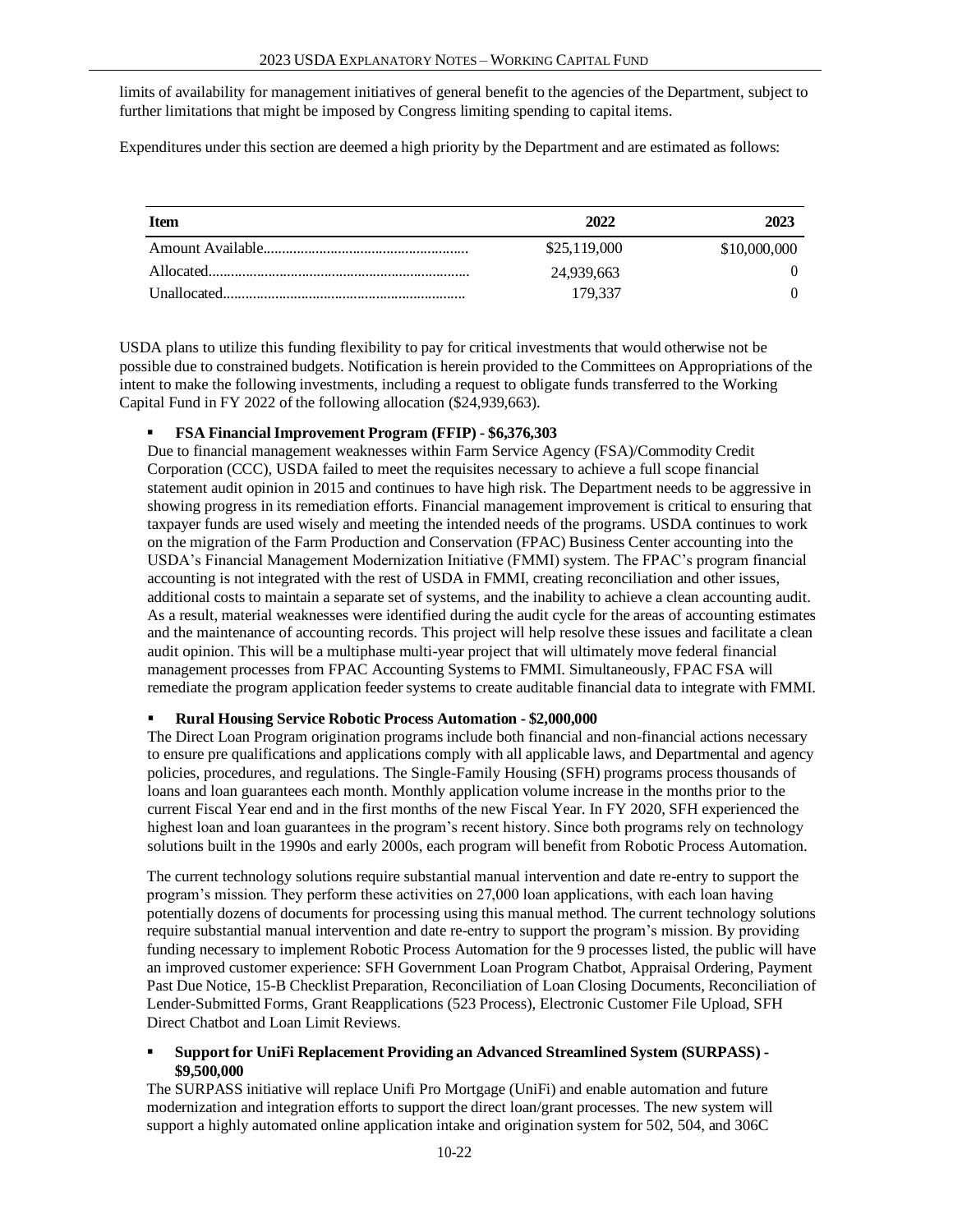loan/grant programs; collect complete data attributes needed by the Agency, including those identified in the industry-mandated Uniform Residential Loan Application (URLA) changes necessary to make eligibility and underwriting decisions; and process the loan applications through the closing of the loan and construction management and conversion, when applicable. The system will provide a standard web-based loan origination platform that allows consumers to complete and submit a loan application using modern browsers. It will include the ability for applicants to pay credit report fees from the browser or mobile device and the ability for the applicant to electronically submit required documents and sign any required forms in a legally enforceable digital/electronic format. Applicants will not be required to visit a local Rural Development office to obtain access to the web-based loan origination system.

### ▪ **Equity in Delivery of Agriculture Statistics - \$2,000,000**

National Agricultural Statistic Services (NASS) has observed an increasing divide in how key agricultural data is accessed. Many large media and NASS brokerage firms have created subscription services which aggregate publicly accessible data and repackage it so that it is more readily consumed by farmers and agricultural producers. This inherently creates a disadvantage for small producers who are often minority operators. Restructuring our data, improving access, and better documenting available data will benefit all data users. The Evidence-Based Policy Act of 2019 has mandated that federal agencies improve accessibility to public data sources. This modernization and enhancement will also lessen the digital divide between small and large producers, lower the need for producers to pay for publicly available data, and create more equitable markets by allowing all participants to easily gain insights from the key agricultural information NASS provides. NASS conducts Census of Agriculture every five years and prepares reports covering virtually every facet of U.S. agriculture. NASS' processing and release systems employ several outdated technology components. This investment will facilitate enhancement and modernization of NASS data release and publications of the Census of Agriculture.

## ▪ **Integrated Modeling and Geospatial Estimation System (IMAGES) - \$2,000,000**

Climate change has increased the number and severity of extreme weather events that impact agricultural productivity, supply chains, and the larger economy. As a net exporter of agricultural commodities, the impacts are truly global. The USDA developed a robust data and analytics platform to enable timelier assessments of climate impacts. Stronger computing infrastructure and tools enable NASS to integrate administrative records, remote sensing, geospatial, environmental, economic, and survey data. NASS has typically taken a survey-mostly approach to producing official statistics through surveys, censuses, and some applications of the cropland data layer (CDL). Investing in this capacity with NASS ensures the Department will have new, timelier, and more specific insights about weather events and related impacts on the sector through integration of its own and public data assets. This investment helps NASS provide new data layers for climate analysis across the department, expand its data portfolio beyond data tables, and make new insights equally available to producers and stakeholders. It also supports cost resilience and adaptive solutions to existing data collection programs.

#### ▪ **Agricultural Trade Licensing and Attestation Solution (ATLAS) - \$1,263,360**

The European Union (EU) Market for US dairy exports is estimated to be around \$100 million annually. EU Market estimates for non-dairy composite products could be up to \$250 million annually. USDA's Agricultural Marketing Service (AMS) will use the investment to make modifications and enhancements to the ATLAS system to handle additional certificates and commodities. Additions will be made for composite product export certificates needed to meet EU export certificate modifications and a January 2022 deadline. The funds will be used to retain the services of an existing contractor (Steampunk) to continue programming the AMS ATLAS system to modify electronic health certificates required to export composite products and maintain market access to the EU and allied European Market members.

# ▪ **Safe Return to Work (COVID Response) - \$1,800,000**

The Biden Administration's Safer Federal Workforce guidance requires the implementation of COVID-19 testing at every federal agency to meet specific requirements. By acquiring this system, it will facilitate the efforts to track federal requirements for screening and testing federal employees not fully vaccinated and diagnostic testing for any federal employees who have been exposed to persons with COVID-19 at work. The application will also manage and track employee reasonable accommodations and allow for a robust implementation for contact tracing. The investment will allow USDA to develop, ingest, track, and communicate critical health and safety information to government officials, leadership, employees, and contractors.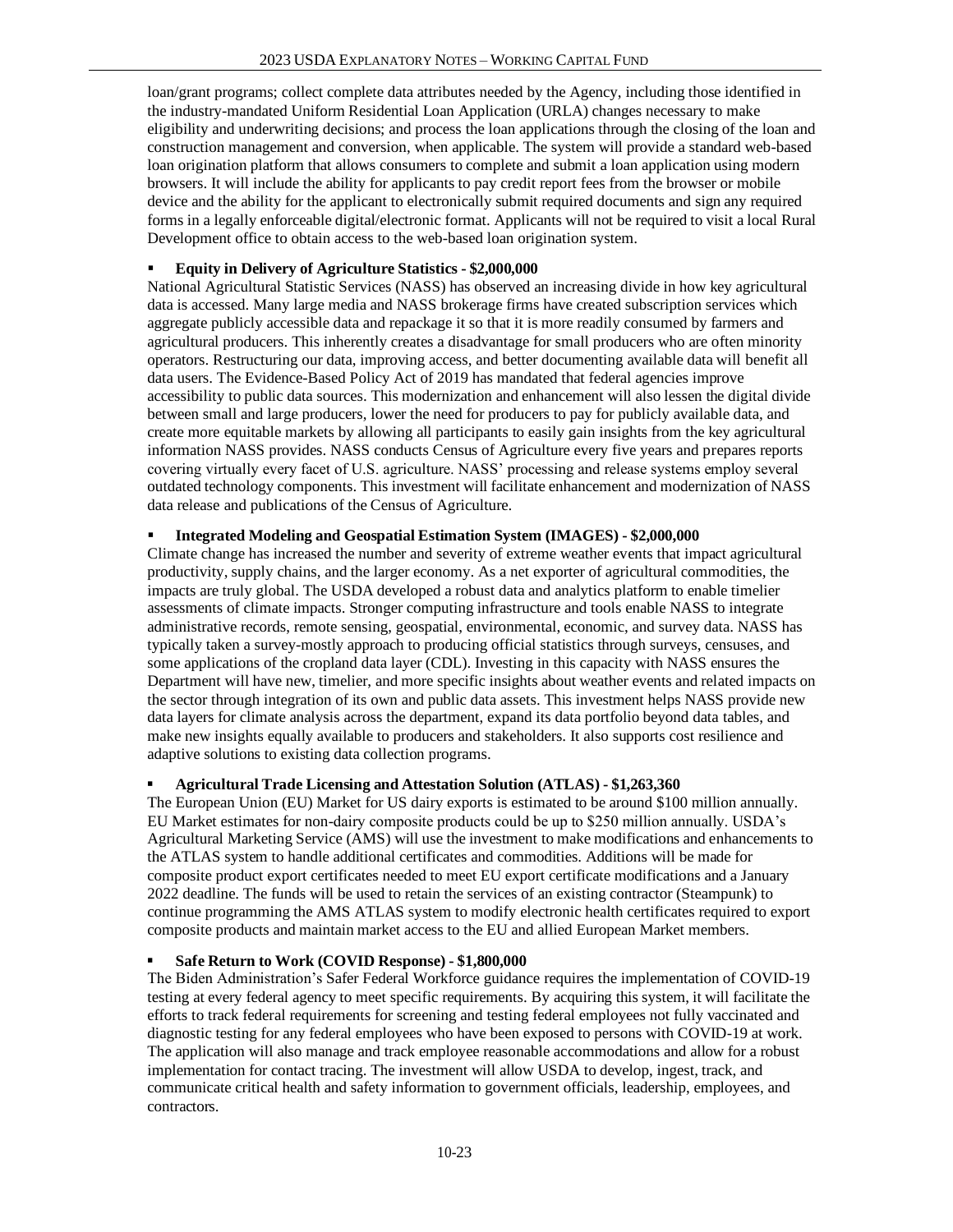#### 4) A decrease of \$17,290,000 for unobligated balances transfer availability (\$17,290,000 available in 2022).

No funds are included in the 2023 estimate. The estimate may change should Congress renew authority provided in general provisions of the FY 2023 annual appropriations to implement transfers of discretionary unobligated balances. Allocations would be made up to the amount available, consisting of amount transferred plus any residual unallocated amounts from prior years.

Expenditures under this section are deemed a high priority by the Department and are estimated as follows:

| <b>Item</b> | 2022         | 2023 |
|-------------|--------------|------|
|             | \$17,290,000 | \$O  |
|             | 17.221.459   |      |
|             | 68.541       |      |

USDA plans to utilize this funding flexibility to pay for critical investments that would otherwise not be possible. Notification is herein provided to the Committees on Appropriations of the intent to make the following investments, including a request to partially obligate funds transferred to the Working Capital Fund in FY 2022 of the following allocations (\$17,221,459):

#### ▪ **Civil Rights Management System (CRMS) – \$471,459**

The CRMS Initiative will unify Civil Rights complaints systems across the Department, providing all USDA customers with a transparent, timely, accountable, and comprehensive management system. This initiative will bring shared platform solutions to Mission Areas, agencies, stakeholders, and partnerships with external customers; provide secure, reliable, and cost-effective IT application solutions to achieve effective mission performance and program delivery for customers; as well as provide integrated enterprise web services, custom desktop, and mobile applications.

#### ▪ **FMMI FinancialIntelligent Enterprise Transformation (FEIT) – \$16,000,000**

FMMI is the USDA financial system of record that provides online, real-time transaction capabilities, allowing agencies to be financially accountable and transparent in their spending. With over 6,700 users across 29 USDA agencies, FMMI is essential to providing financial services to Financial Management Services customers. The current system is based on a Systems Applications and Products High Performance Analytical Appliance (SAP HANA) database with an end-of-life scheduled for 2027. FIET will transition FMMI to a state-of-the-art S/4HANA based platform including a full life cycle integrated budget solution and S/4HANA based grantor solution.

#### ▪ **Reimaging Public Engagement with Ag Data Collection – \$750,000**

NASS is the primary supplier of statistics covering U.S. agriculture. NASS conducts over 400 surveys per year and the Census of Agriculture every five years and prepares reports covering virtually every facet of U.S. agriculture. NASS' current processing systems employ several outdated technology components, including the user interface, compute, and persistence layers. This investment will facilitate a large-scale enhancement and modernization of NASS Survey and Census of Agriculture processing systems and applications. While the statistical algorithms and code used to process the data is sound, this enhancement initiative would completely replace the user interface, port the batch processing code from a midrange Unix system to a cloud-friendly containerized platform, update the record persistence layer, and integrate cutting edge machine learning and statistical modeling capabilities to improve accuracy and reduce manual review of record level and aggregate data. These system enhancements will also incorporate lessons learned from the decennial population census conducted by the Department of Commerce.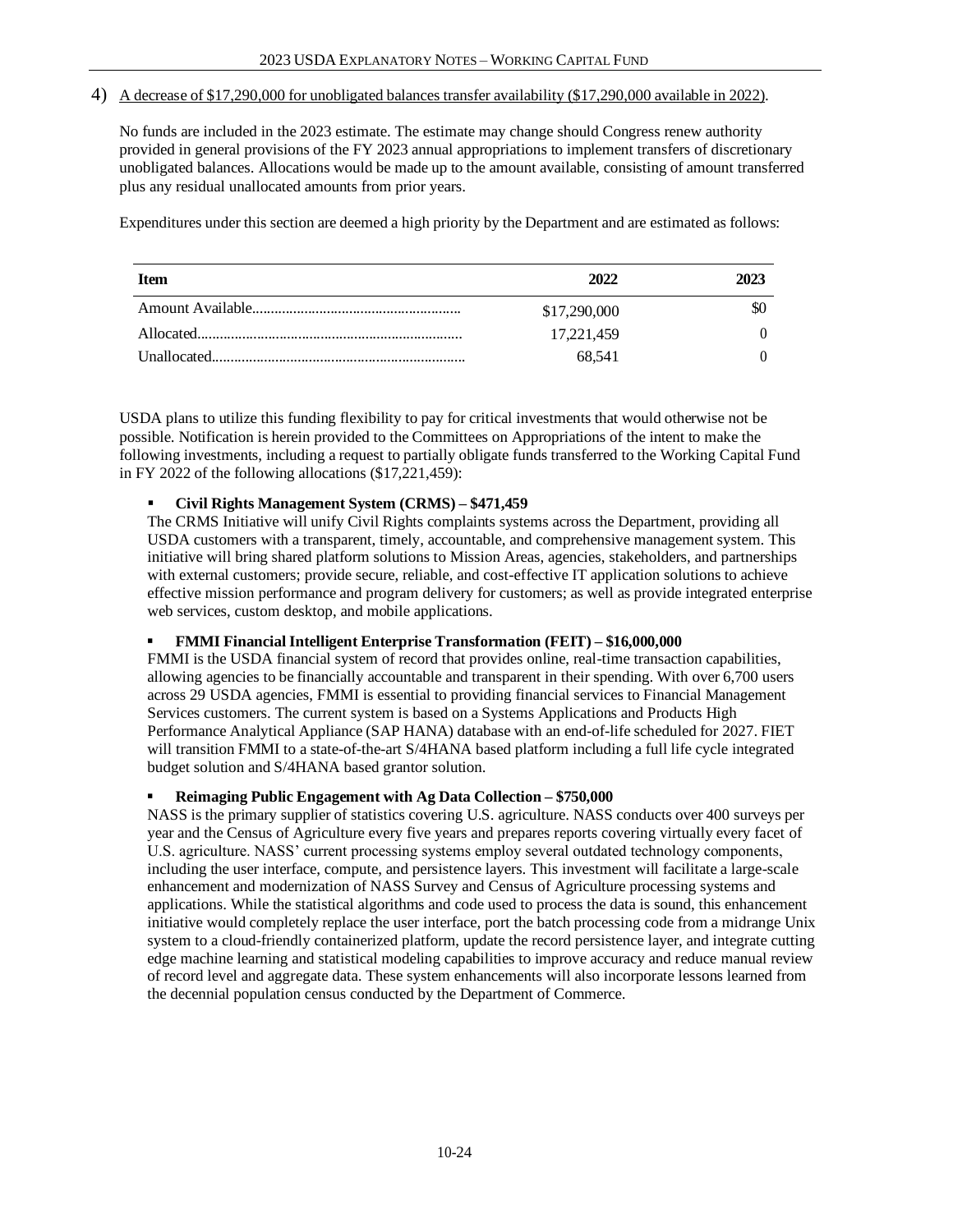# **GEOGRAPHIC BREAKDOWN OF OBLIGATIONS AND FTES** *Table WCF-6. Geographic Breakdown of Obligations and FTEs (thousands of dollars, FTEs)*

| <b>State/Territory/Country</b> | 2020<br>Actuals | <b>FTE</b>   | 2021<br><b>Actuals</b> | <b>FTE</b>       | 2022<br><b>Estimated</b> | <b>FTE</b>     | 2023<br><b>Estimated</b> | <b>FTE</b>     |
|--------------------------------|-----------------|--------------|------------------------|------------------|--------------------------|----------------|--------------------------|----------------|
|                                | \$3,597         | 7            | \$3,399                | 8                | \$3,374                  | 9              | \$3,477                  | 9              |
|                                | 1,028           | 2            | 3,398                  | 6                | 2,625                    | 7              | 2,704                    | 7              |
|                                | 2,569           | 5            | 5,715                  | 12               | 3,957                    | 11             | 4,460                    | 12             |
|                                | 3,597           | 7            | 4,556                  | 11               | 4,874                    | 13             | 5,022                    | 13             |
|                                | 6,202           | 12           | 17,191                 | 36               | 14,623                   | 39             | 15,067                   | 39             |
|                                | 162,586         | 169          | 91,842                 | 164              | 145,122                  | 264            | 141,729                  | 269            |
|                                | 1,028           | 2            | 692                    | $\overline{c}$   | 375                      | 1              | 386                      | 1              |
|                                | 2,055           | 4            | 1,533                  | 3                | 1,500                    | 4              | 1,545                    | 4              |
| District of Columbia           | 127,400         | 314          | 194,942                | 340              | 187,718                  | 423            | 183,570                  | 431            |
|                                | 4,468           | 7            | 13,283                 | 27               | 10,384                   | 25             | 10,656                   | 25             |
|                                | 5,138           | 10           | 10,409                 | 23               | 8,624                    | 23             | 8,885                    | 23             |
|                                | 514             | $\mathbf{1}$ | 991                    | $\overline{2}$   | 750                      | $\overline{c}$ | 773                      | $\overline{c}$ |
|                                | 1,028           | 2            | 2,107                  | $\overline{4}$   | 1,875                    | 5              | 1,932                    | 5              |
|                                | 4,110           | 8            | 6,383                  | 15               | 5,624                    | 15             | 5,795                    | 15             |
|                                | 9,285           | 18           | 8,687                  | 19               | 6,749                    | 18             | 6,954                    | 18             |
|                                | 6,202           | 12           | 5,921                  | 13               | 6,260                    | 14             | 6,407                    | 14             |
|                                | 8,771           | 17           | 12,423                 | 29               | 11,248                   | 30             | 11,590                   | 30             |
|                                | 8,257           | 16           | 9,670                  | 21               | 7,124                    | 19             | 7,340                    | 19             |
|                                | 5,652           | 11           | 5,713                  | 11               | 4,973                    | 13             | 5,120                    | 13             |
|                                | 221,056         | 861          | 395,978                | 915              | 355,197                  | 1,002          | 361,379                  | 1,005          |
|                                | 2,306           | 5            | 1,970                  | $\overline{4}$   | 1,500                    | 4              | 1,545                    | 4              |
|                                | 32,530          | 48           | 41,981                 | 82               | 30,013                   | 85             | 30,160                   | 85             |
|                                | 1,028           | 2            | 2,613                  | 5                | 1,875                    | 5              | 1,932                    | 5              |
|                                | 4,624           | 9            | 4,322                  | 10               | 3,749                    | 10             | 3,863                    | 10             |
|                                | 6,716           | 13           | 9,662                  | 20               | 8,485                    | 23             | 8,739                    | 23             |
|                                | 4,110           |              | 7,260                  | 18               | 6,374                    | 17             | 6,567                    | 17             |
|                                | 289,317         | 392          | 170,200                | 339              | 239,362                  | 407            | 242,224                  | 407            |
|                                | 5,138           | 10           | 7,726                  | 18               | 9,037                    | 20             | 8,919                    | 20             |
|                                | 7,230           | 14           | 7,244                  | 17               | 6,374                    | 17             | 6,567                    | 17             |
|                                | 1,028           | 2            | 2,286                  | 5                | 1,875                    | 5              | 1,932                    | 5              |
|                                |                 |              | 161                    | $\boldsymbol{0}$ |                          |                |                          |                |
| New Hampshire                  | 1,541           | 3            | 2,720                  | 5                | 1,875                    | 5              | 1,932                    |                |
|                                | 2,293           | 5            |                        | 27               | 10,873                   | 29             | 11,203                   | 5<br>29        |
|                                | 3,597           | 7            | 11,834                 |                  | 5,624                    | 15             |                          | 15             |
|                                |                 |              | 7,223                  | 16               |                          |                | 5,795                    |                |
|                                | 8,257           | 16           | 16,155                 | 34               | 11,998                   | 32             | 12,362                   | 32             |
|                                | 4,624           | 9            | 5,817                  | 13               | 4,874                    | 13             | 5,022                    | 13             |
|                                | 6,716           | 13           | 5,951                  | 12               | 4,874                    | 13             | 5,022                    | 13             |
|                                | 4,624           | 9            | 4,707                  | 11               | 4,124                    | 11             | 4,250                    | 11             |
|                                | 3,597           | 7            | 7,628                  | 17               | 6,749                    | 18             | 6,954                    | 18             |
|                                | 3,796           | 8            | 5,416                  | 12               | 4,874                    | 13             | 5,022                    | 13             |
|                                | 1,541           | 3            | 2,431                  | 5                | 1,875                    | 5              | 1,932                    | 5              |
| South Carolina                 | 3,597           | 7            | 5,283                  | 11               | 3,749                    | 10             | 3,863                    | 10             |
|                                | 5,652           | 11           | 4,099                  | 9                | 3,374                    | 9              | 3,477                    | 9              |
|                                | 6,202           | 12           | 5,169                  | 11               | 4,499                    | 12             | 4,636                    | 12             |
|                                | 39,080          | 108          | 62,551                 | 137              | 39,940                   | 133            | 41,160                   | 133            |
|                                | 5,652           | 11           | 6,510                  | 13               | 5,249                    | 14             | 5,409                    | 14             |
|                                | 1,541           | 3            | 1,463                  | 3                | 1,125                    | 3              | 1,159                    | 3              |
|                                | 3,597           | 7            | 8,185                  | 16               | 4,874                    | 13             | 5,022                    | 13             |
|                                | 4,110           | 8            | 7,030                  | 15               | 5,999                    | 16             | 6,181                    | 16             |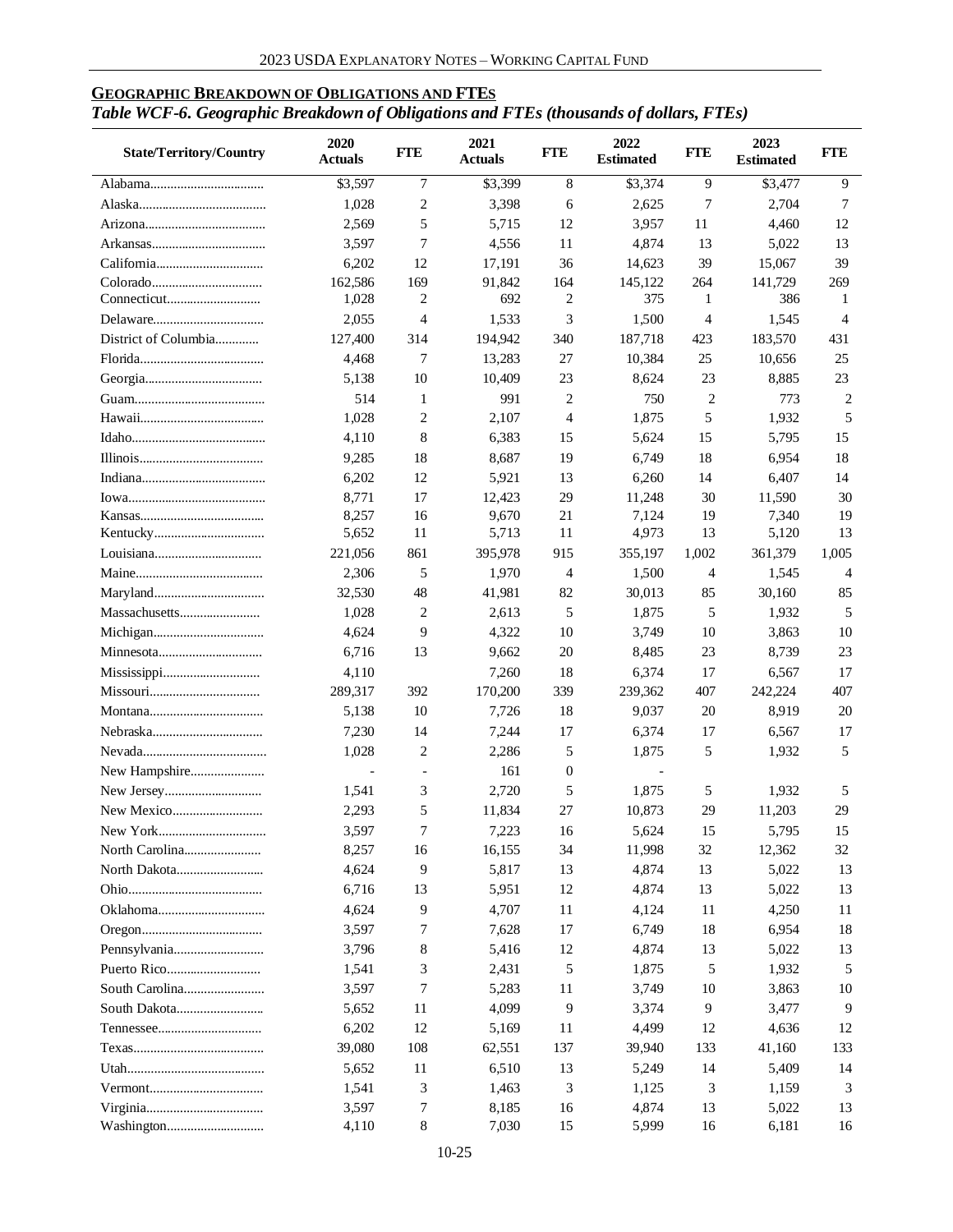| <b>State/Territory/Country</b> | 2020<br>Actuals | <b>FTE</b>               | 2021<br><b>Actuals</b> | <b>FTE</b>               | 2022<br><b>Estimated</b> | <b>FTE</b>               | 2023<br><b>Estimated</b> | <b>FTE</b>               |
|--------------------------------|-----------------|--------------------------|------------------------|--------------------------|--------------------------|--------------------------|--------------------------|--------------------------|
|                                | 2,055           | 4                        | 2.617                  | 6                        | 2,250                    | 6                        | 2.318                    | 6                        |
|                                | 6.716           | 13                       | 9.878                  | 22                       | 10.912                   | 25                       | 10.850                   | 25                       |
|                                | 2.055           | 4                        | 2.280                  |                          | 2.250                    | 6                        | 2,318                    | 6                        |
| Total, Obligations             | 1.059.412       | 2.248                    | 1.235.207              | 2.582                    | 1.233.581                | 2.930                    | 1.243.126                | 2.948                    |
| Capital Funding Available      | 56,599          | $\overline{\phantom{a}}$ | 21.449                 | $\overline{\phantom{a}}$ | 88,065                   | $\overline{\phantom{a}}$ | 62.296                   | $\overline{\phantom{0}}$ |
| Total, Available               | 1,116,011       | 2.248                    | .256.656               | 2.582                    | 1,321,646                | 2.930                    | 1,305,422                | 2.948                    |

# **CLASSIFICATION BY OBJECTS**

# *Table WCF-7 Classification by Objects (thousands of dollars)*

| <b>Item</b><br>No. | <b>Item</b>                                   | 2020<br><b>Actual</b> | 2021<br>Actual | 2022<br><b>Estimated</b> | 2023<br><b>Estimated</b> |
|--------------------|-----------------------------------------------|-----------------------|----------------|--------------------------|--------------------------|
|                    | Personnel Compensation:                       |                       |                |                          |                          |
|                    |                                               | \$35,867              | \$41,355       | \$44,124                 | \$43,374                 |
|                    |                                               | 190,598               | 220,685        | 246,225                  | 250,353                  |
| 11                 |                                               | 226,465               | 262,040        | 290,349                  | 293,728                  |
| 12                 |                                               | 79,995                | 95,234         | 107,452                  | 112,105                  |
| 13.0               |                                               | 129                   | 54             | 129                      | 144                      |
|                    |                                               | 306,589               | 357,328        | 397.930                  | 405.977                  |
|                    | Other Objects:                                |                       |                |                          |                          |
| 21.0               |                                               | 2.095                 | 1.116          | 4.722                    | 4.783                    |
| 22.0               |                                               | 929                   | 1.344          | 744                      | 746                      |
| 23.1               |                                               | 6,618                 | 6,051          | 6.706                    | 6,957                    |
| 23.2               |                                               | 2,497                 | 2,479          | 2,935                    | 3,174                    |
| 23.3               | Communications, utilities, and misc. charges  | 161,243               | 163,769        | 185,693                  | 175,608                  |
| 24.0               |                                               | 293                   | 262            | 341                      | 365                      |
| 25.1               |                                               | 33                    | 2.859          | 2.393                    | 3,284                    |
| 25.2               |                                               | 282,153               | 328,296        | 257,102                  | 253,321                  |
| 25.3               | Other goods and services from Federal sources | 95,559                | 141,238        | 129,248                  | 132,855                  |
| 25.4               |                                               | 2,034                 | 1.956          | 2,394                    | 2,193                    |
| 25.7               | Operation and maintenance of equipment        | 175,532               | 202.315        | 208,520                  | 225,243                  |
| 26.0               |                                               | 7,263                 | 4.760          | 5.191                    | 5,200                    |
| 31.0               |                                               | 16,575                | 21,434         | 29,662                   | 23,418                   |
|                    |                                               | 752,823               | 877,879        | 835,651                  | 837,149                  |
| 99.9               |                                               | 1.059.412             | 1,235,207      | 1,233,581                | 1,243,126                |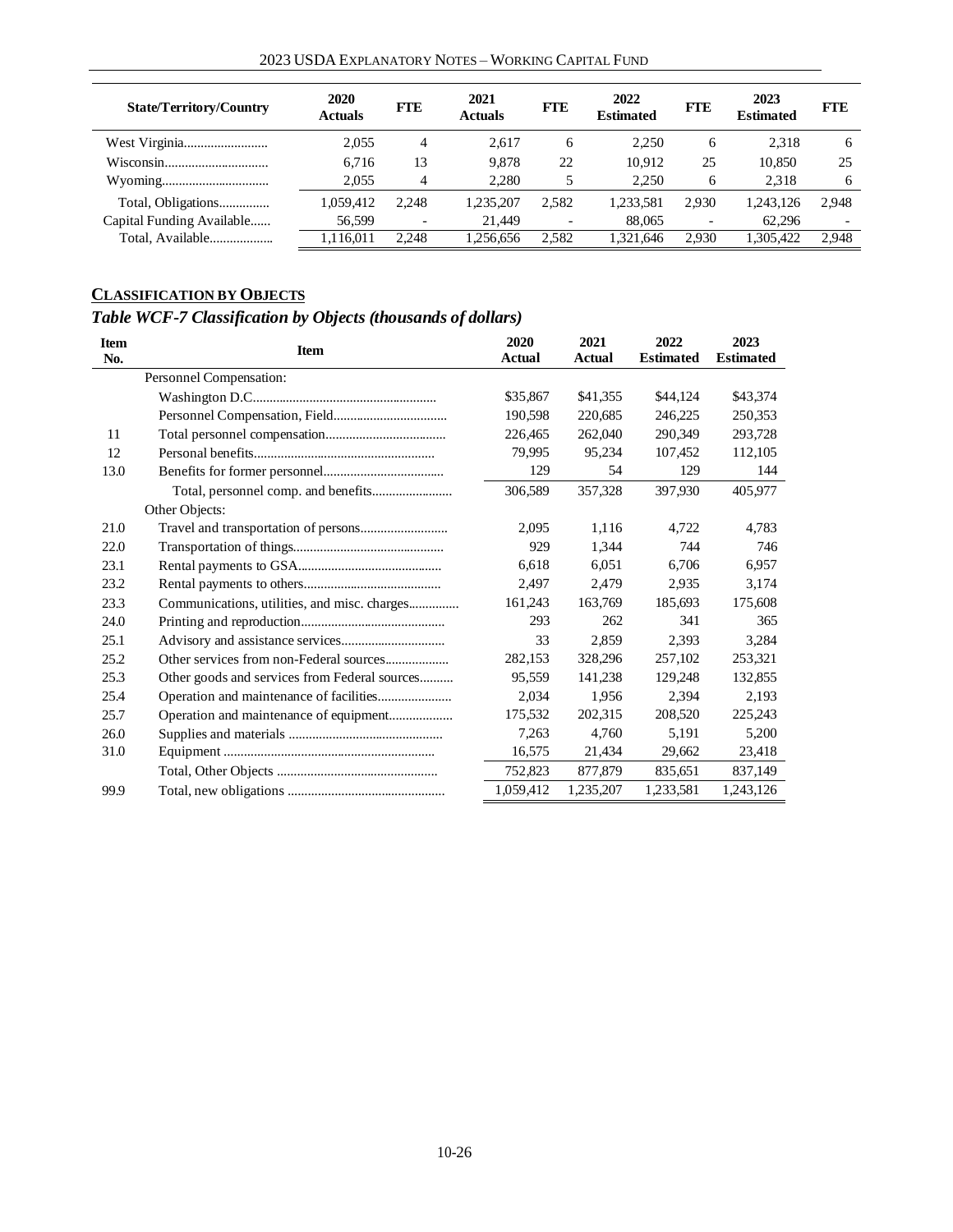#### **STATUS OF PROGRAMS**

The Working Capital Fund (WCF) is a financing mechanism that provides support in five functional categories of Activity Centers (Administration, Communication, Correspondence Management, Financial Management, and Information Technology) across seven Departmental organizations. The Office of the Chief Financial Officer (OCFO), in addition to its responsibilities in financial policy and operations, is responsible for the administration and fulfilling the mission of the WCF.

#### **Administration**

Activities under this heading are managed under the Assistant Secretary for Administration and include the following (all activities are in Washington, D.C. unless otherwise noted):

## **Current Activities**

The Human Resources Enterprise Systems Management (HRESM) provides human resources (HR) enterprise system management to support USDA's strategic goals. The Office of Personnel Management's (OPM) Human Resources Line of Business (HRLOB) vision is to create government-wide, modern, cost-effective, standardized, and interoperable HR solutions, providing standard core functionality to support the strategic management of human capital. USDA has moved to a Shared Service Center delivery model where HR information system operations reside to realize this vision. The vision of HRESM is to improve mission delivery through the deployment of an integrated workforce system, which facilitates strategic and advisory HR service delivery and streamlined HR transaction execution.

Integrated Procurement Systems (IPS) provides modern, integrated procurement automation tools to the USDA acquisition community through the Integrated Acquisition System (IAS). IAS serves as the enterprise-wide administrative procurement system for the Department and continues to prove its value daily. In addition, the Credit Card Service Center (CCSC) has responsibilities to plan, develop, and implement its charge card program under SmartPay3 and provide consolidated, Department-wide governance in this program to further USDA's mission.

Materiel Management Service Center (MMSC) is responsible for the general management and coordination of Departmental logistics operations and activities, including personal property acquisition, use and disposal, transportation systems, products and services, warehousing, and program support systems, as well as maintaining unified, coordinated supply support systems that meet the ongoing and numerous emergencies needs of various programs of the Department. MMSC provides on-demand customer services to all USDA agencies and activities and specific non-USDA Federal customers. MMSC operates the USDA Sales Center, which is part of the Federal Asset Sales Program. This center allows MMSC to sell surplus personal property to the public. Operating this center generates revenue that offsets the cost of MMSC services to USDA agencies. The center provides a central unit for surplus personal property disposal used by USDA agencies, staff offices, and divisions in the Washington DC Metropolitan area. It effectively creates cost avoidance to USDA agencies by rehabilitating office furniture and reusing as-is furniture excess equipment.

Mail and Reproduction Services (MRS) is responsible for managing and directing for analysis, development, evaluation, and promotion of improvements in the policies, plans, methods, procedures, and systems of the USDA Mail Management Program, Departmental Mailing List System, Transportation Operations, and Copier/Duplicating Operations. MRS has responsibility for directing centralized printing and copier/duplicating systems, automated systems providing mailing list services, package delivery, and chauffeur services, and a staff support system in the areas of divisional financial management, program analysis, and administration. MRS has established excellent mail management and print-on-demand programs by implementing the latest technology and has achieved cost savings through best practices, postal discount programs, and centralized services.

Procurement Operations Division (POD) (Washington, DC and Fort Collins, CO) provides the full range of cradleto-grave procurement support (acquisition planning, market research, solicitation, evaluation, negotiation, source selection, contract award, contract administration, and contract closeout) to the Office of the Secretary of Agriculture, Departmental Administration (DA) and its Staff Offices, and other USDA agencies in support of Information Technology services and other Department-wide procurement actions.

#### **Selected Examples of Recent Progress**

HRESM completed the implementation of the new Government Retirement and Benefits Enterprise Retirement Calculator that all USDA agencies use. This new platform supports over 3,000 USDA retirements that occur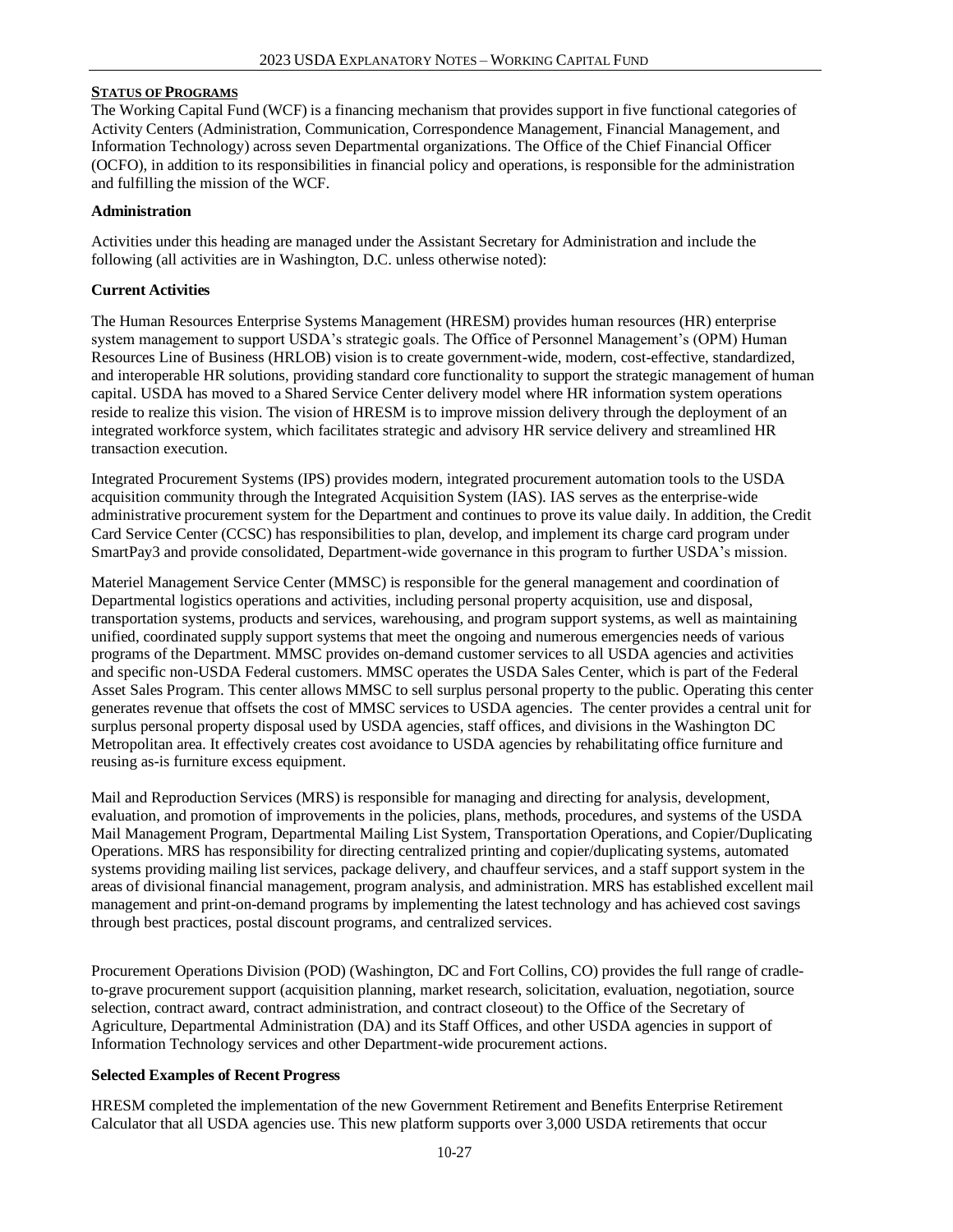each year and enables informed decision-making for 18,000 retirement-eligible employees. Last year, HRESM rolled out the new calculator, established reliable connectivity with USDA employee databases, and trained over 250 HR Specialists in its use. This year, HRESM provided agencies to deploy the calculator to all 100,000+ USDA employees to determine preliminary retirement calculations. This effort enables employees to predict and forecast retirement readiness before engagingtheir Human Resources Benefit Specialists. Therefore, it reduced the number of retirements estimate requests submitted to HR offices from previous years.

HRESM team also developed and implemented a new automated SF-52 tool for Executive employees to submit, track and enhance the timeliness and effectiveness of the personnel action requests submitted for processing. This project was implemented in a short four-month time frame and provided the agency with a cost savings of \$173,000. This effort also consolidated all requests forExecutives and Non-Executives into one tool utilized by the Department for its servicing population.

On January 4, 2021, IAS Release 10.0 (IAS R10.0), a major upgrade, which was in progress in FY2020, went live. IAS R10.0 achieved the objective of a true end-to-end procurement solution from procurement forecasting, to requisitioning, to contracting, all in one COTS solution. All the transactions are housed in one application, thus allowing greater data visibility to all authorized users, unlocking a new functionality, and eliminating errors caused by having two applications. Program offices and contracting have become engaged in streamlining the processes and improving collaboration. IAS R10.0 transitioned IAS from a two-COTS to one-COTS solution, resulting in the decommissioning of Oracle E-Business Suite. The decommissioning of Oracle E-Business resulted in cost avoidance of \$864,644, which was used to offset the cost for licensing additional users, the increase cost for Oracle license, and obtaining additional Unison features such as Acquisition Planning.

The Office of Contracting and Procurement (OCP) initiative of onboarding new staff, engaging and upskilling the workforce, and instituting best practices aligns with USDA's strategic plan. The focus is to ensure that USDA meets the Office of Federal Procurement Policy objectives. The IAS Program made available the Virtual Acquisition Office (VAO) subscriptions to the acquisition community. VAO provides acquisition professionals with access to a suite of tools, education, and resources that enable the Federal acquisition workforce to leverage relevant knowledge, maximize productivity, and increase compliance and results. At the end of FY 2021, there were 3,498 active Mission Areas acquisition workforce users and 4,406 continuous learning points earned, which are mandatory to maintain certification and valued at over half of the enterprise license cost. In FY 2021, OCP continued to implement Robotic Process Automation (RPA) to automate procurement processes to reduce procurement administrative lead time.

The IAS Training Program offered 110 sessions issuing approximately 4,000 certificates for training on IAS Release 10.0, compared to 900 in FY 2020. In addition, the IAS annual training survey produced positive results with a 98 percent customer satisfaction rate, indicating that IAS Training continues to be a valuable tool to the user community.

The CCSC launched its partnership with the General Service Administration (GSA) Commercial Platform Initiative in June 2021. The partnership enables participating agencies to purchase routine, commercial products through GSA's e-marketplace platform providers, Amazon Business, Fisher Scientific, and Overstock.com, Inc, as part of the implementation of the Commercial Platforms program and Section 846 of the 2018 National Defense Authorization Act. This government-wide effort is to modernize the buying experiences for agencies and help gain insight into open market online spending occurring outside of existing contracts. This effort will also reduce the current cost of Amazon individual accounts by converting and merging them into the new USDA Amazon Business Accounts to achieve initial savings to the mission areas of \$ 0.5 million with the consolidation of prime subscriptions.

The CCSC and OCFO commissioned a feasibility study called Payment Plus Proof of Concept (PPPOC). The PPOC determines the viability of implementing the US Bank Payment Plus automated payment solution as an additional contract payment option for USDA vendors. The feasibility study included assessing the current environment, interviewing stakeholders, conducting market research, learning lessons, etc. The team will perform additional analysis to project a new solution's business process, technical, and financial impacts. Additional studies will be conducted to assess the financial implications, develop formal requirements, and engage stakeholders in formulating the final e-Payable Payment Plus solution. Increased use of the purchase card could result in increased rebates to USDA.

MMSC recycling and re-use programs fully supported Executive Order (EO) 13514, Federal Leadership in Environmental, Energy, and Economic Performance, dated October 5, 2009. This EO establishes an integrated strategy towards sustainability in the Federal Government and to make reducing greenhouse gas emissions a priority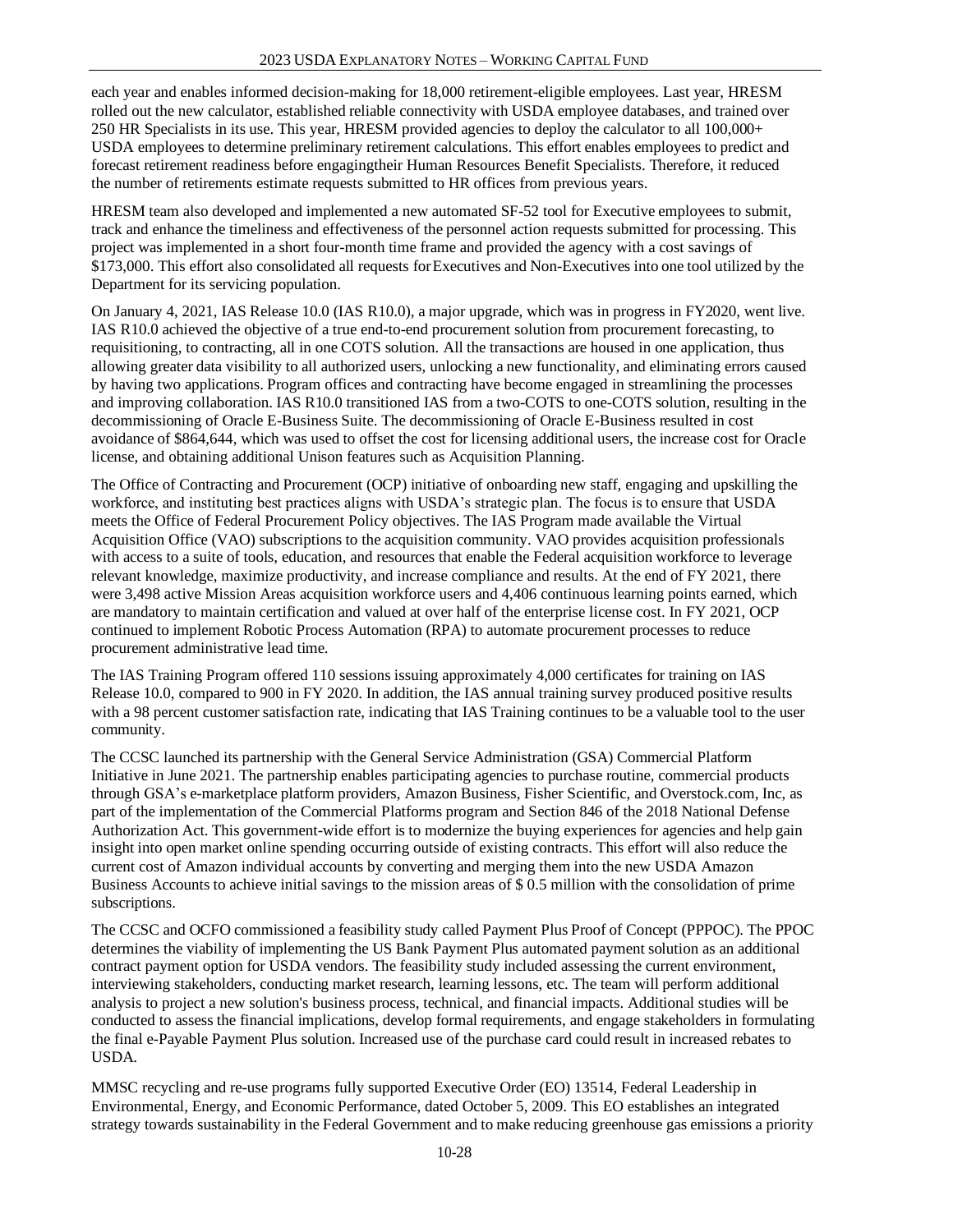for Federal agencies. MMSC's staff tracks the reduction of greenhouse gases by using the EPA waste reduction models and Greenhouse Gases Emissions Analysis Reports. MMSC recycling efforts that support this EO include paper recycling, furniture reuse, and scrap metal recycling. In FY 2021, we recycled 107,520 pounds or 48.77 metric tons of carbon equivalents which relates to the reduction of greenhouse gases released into the environment.

MMSC's Consolidated Forms and Publication Distribution Center (CFPDC) took advantage of the web ordering and inventory management system and used a new cloud-based system. CFPDC continued to provide expanded services to Food Safety and Inspection Service (FSIS) to support the COVID-19 pandemic relief effort, delivery of specialty items, and new PPE. CFPDC provided over \$2.6 million in sales and administrative PPE supplies to FSIS nationwide. The total number of packages filled was 36,717, which included 550,663 units (number of items per package) filled for FSIS only. Additionally, CFPDC oversaw the Base Supply Center (Online Retail Supply Store), processed and shipped 11,299 supply orders -which included 44,256-line items filled, and 123,460 units filled.

In FY 2021, MMSC's Centralized Excess Property Operation (CEPO) contributed over 653 units of recyclable electronics valued at \$0.5 million with no reuse or re-sale value to UNICOR Federal Prison Industries, Inc. recycling program managed by the Department of Justice. Under the Federal Electronics Challenge program, Agencies are encouraged to purchase greener electronic products; reduce impacts of electronic products during use and manage obsolete electronics in an environmentally safe way. CEPO sold 243.5 tons of scrap metal for \$43,000 in revenue. CFPDC staff recycled 90 pallets or 45 tons of forms and publications in support of USDA's environmental objectives. CEPO completed its eighth full year as a Federal Asset Sales Center. Sales were suspended in FY 2021 in response to the COVID-19 pandemic. However, sales resumed in August 2021 and rendered proceeds of \$0.3 million.

During FY 2021, MMSC and OCIO undertook a partnership and is now the new home of the Enterprise Depot, which will service the USDA customers. Specifically, this partnership will include the use of warehouse/office space and shipping services at the Office of Operations (OO) MMSC located in Beltsville, Maryland to support Enterprise Depot operations. With this partnership, MMSC will support the Enterprise Depot in increasing CEC's computer deployment capacity to 35,000 devices per year.

Excess supply support was provided to USDA and 11 non-USDA Agencies in the Washington, D.C. metropolitan area to ensure proper accountability and disposal for over 1,545 units of extra personal property. In FY 2021, income from all non-USDA Agencies was more than \$1.3 million. Income from non-USDA agencies helps reduce overall costs to USDA agencies for CEPO services by distributing operating costs over a larger population of users.

CEPO works diligently to provide excess computer equipment to schools and non-profit organizations. This program was created in response to Presidential Order #12999 Computers for Learning Program (CFL), empowering America's children for the 21st century. This program allows federal agencies to transfer used or excess computers to schools and nonprofit organizations for education.

CEPO receives and screens an estimated 1,500 pieces of computer equipment daily. The equipment selected for the CFL program is placed in a holding area for testing and repair prior to donation to educational institutions. It is paramount that we test and repair the equipment prior to donating it so that the schools can put it into immediate use. We focused on the CFL program since we could not host sales in FY 2021, and schools and children were distance learning due to COVID-19. As a result, in FY 2021, CEPO reissued 3,301 computers to educational institutions saving approximately \$3.1 million.

CEPO continued to provide USDA agencies with reusable excess flat-screen monitors. Monitors are tested, adjusted, and cleaned. CEPO makes these monitors available for transfer at no cost to USDA agencies (agencies outside the Washington DC area pay shipping costs). In FY 2021, 270 monitors were reused, resulting in over \$48,000 cost avoidance.

MRS completed the acquisition of the TZ SMArt Mail Locker System for the USDA Headquarters Complex and GWCC. As a result, USDA now has a state-of-the-art mail management system that will help improve security, functionality, and the way MRS delivers mail to its USDA customers. These are state-of-the-art SMArt locking devices that will provide unique security to USDA mail customers with real-time monitoring, reporting, and management capability for mail locker administrators. In addition, USDA customers will see locker banks live through one portal hosted on the USDA Intranet. Finally, this upgrade offers software modifications over the next five years to meet specific workflow and integration requirements in "real-time," which helps MRS staff assist customers better.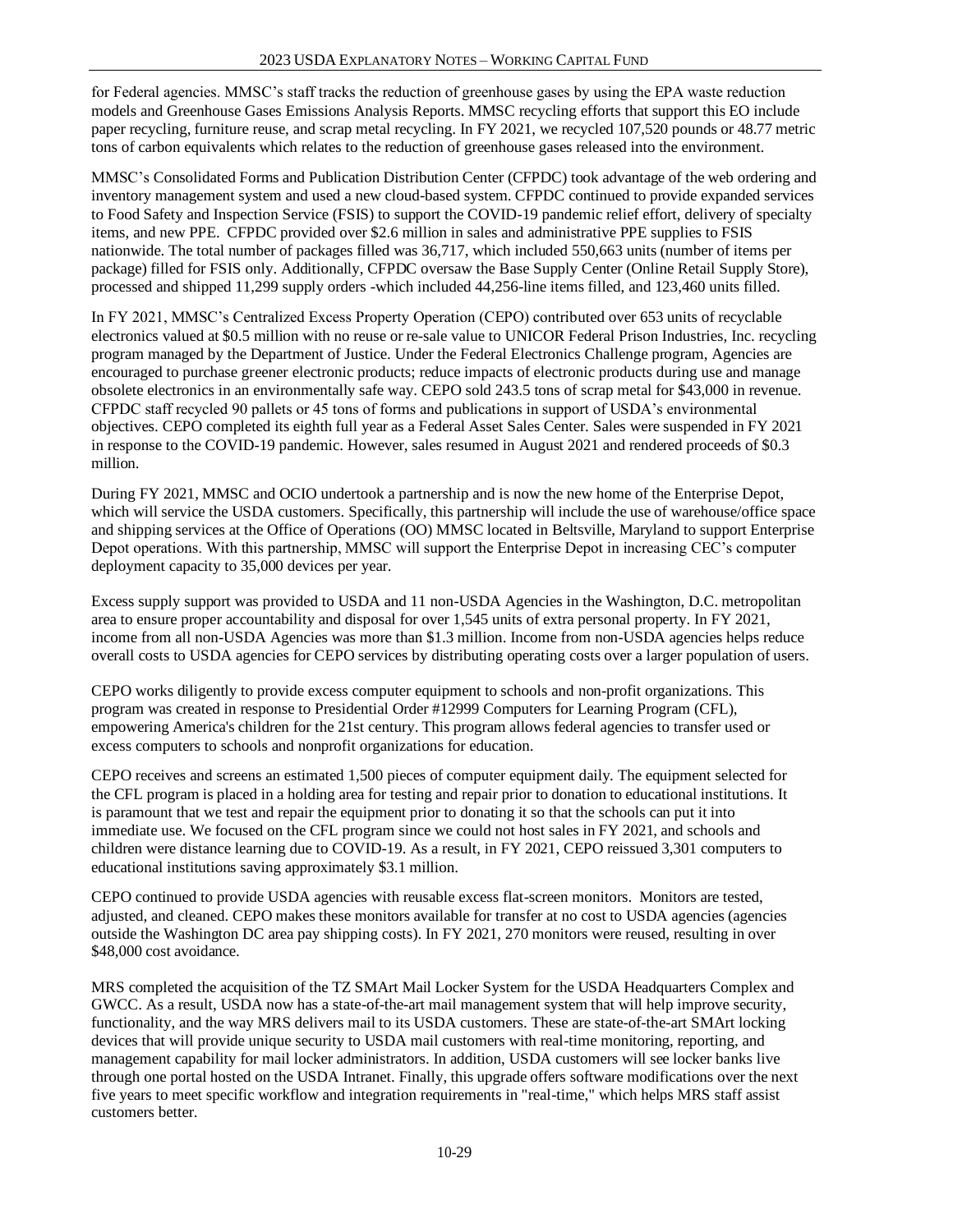After much planning and coordination, the OO, MRS Copier Leasing Program, was successfully decommissioned as of September 30, 2021. Dismantling the program entailed removing 427 copiers from USDA leased and owned buildings/offices throughout the National Capital Region (NCR) and 22 out-of-state sites. The exit clearance process also included extracting and destroying hard drives, reconciling last invoice payments and disposal of copiers via vendor return, and utilizing the OO, CEPO services. The decommissioning of the MRS Copier Leasing Program will help MRS reduce its annual budget by approximately \$1.6 million.

POD supported its customers with over \$1.1 billion in new FY 2021 contract obligations for construction, information technology solutions, civil rights, human resources, and financial systems support services. 52.8percent of the obligations were set aside for small businesses, exceeding the USDA small business goal of 49.5percent. The Small Business Administration (SBA) recognized POD for being among a small handful of offices that greatly expanded small business contracting during FY 2021. POD increased small business participation through virtual outreach and introductory meet and greeted sessions with over 200 new and emerging small business vendors interested in doing business with the Department. Noteworthy contract awards are highlighted in the following paragraphs.

USDA committed in FY 2016 to use the GSA's Enterprise Infrastructure Solutions (EIS) Contract to transform and modernize its telecommunications services to better serve its critical mission and internal and external customers. USDA's Enterprise Network Services (ENS) invested over \$6 million across multiple POD-awarded contracts to aid in solicitation preparation and development. Further, ENS invested \$11.5 million in POD-awarded contracts to design and deploy the Noblis AcquServe and AcquTrack systems used for soliciting and evaluating the USDANet contract. The Noblis systems were essential in evaluating 416,000 contract line items with over 6 million pricing entries. EIS vendors were required to provide pricing for each mandatory and optional USDANet requirement and enter their prices into the provided Bid Demand Model, also called the Traffic Model (TM). The price evaluation teams leveraged the Noblis systems to validate prices and enable price reasonableness determinations. The teams completed a 10-month evaluation that paves the way for the USDANet award in November 2021.

POD supported the Digital Infrastructure Services Center (DISC) requirement to relocate the secondary USDA Enterprise Data Center (EDC) and Disaster Recovery Center located in St. Louis, Missouri. The center was utilized as an ammunitions manufacturing facility during WWII, and due to health and safety concerns, the GSA announced its intent to vacate the complex by September 30, 2022. As a result, POD awarded an emergency planning contract to assist with data collection and requirements planning. POD then conducted two engagement sessions with industry partners to align the project with current commercial practices. The teamwork and collaboration between DISC, POD, and industry paved the way for defining the entire strategy. POD is on target to award the new data center contract and associated supporting contracts by December 2021. This will enable USDA to maintain disaster recovery and active hosting functionality of applications and data while enabling compliance and enterprise stability of USDA operations.

POD awarded a contract for operation and maintenance of the Supplemental Nutrition Assistance Program (SNAP) Policy Wiki Tool in support of the Food and Nutrition Service (FNS) Office of Information Technology (OIT). This tool is the source for all SNAP legislation, regulations, and policies used in administering the SNAP Program by National and Regional offices and Department users. SNAP is the largest program in the domestic hunger safety net. This tool provides SNAP the ability to improve program administration and ensure integrity with technology to support the use of advanced data analytics, evidence-based analysis, and business process re-engineering at the State/local level.

POD expanded its Procurement Innovation Effort (PIE) in FY 2021, supporting contracting staff and program officials with consultations, document feedback, guidance, and encouraging the use of new innovative techniques in acquisition planning and evaluations. PIE also captured best practices and created an interactive guide of well-tested techniques with links to numerous sample documents, videos, and web resources to support innovation, help seek efficiencies in evaluation, and improve overall outcomes for USDA procurements. These innovative techniques have helped to lower entry barriers for vendors with no prior Government contracts. PIE also created learning content on vendor engagement, encouraging small business interaction in requirements development and market research. PIE successfully increased POD's level of comfort and use of acquisition innovation and the techniques found on the Federal Acquisition Institute's Periodic Table of Acquisition Innovation.

POD awarded a contract for IT Governance and Portfolio Management Oversight to support the FNS OIT with a multi-phased effort to modernize and upgrade automated applications. The OIT Portfolio Management Division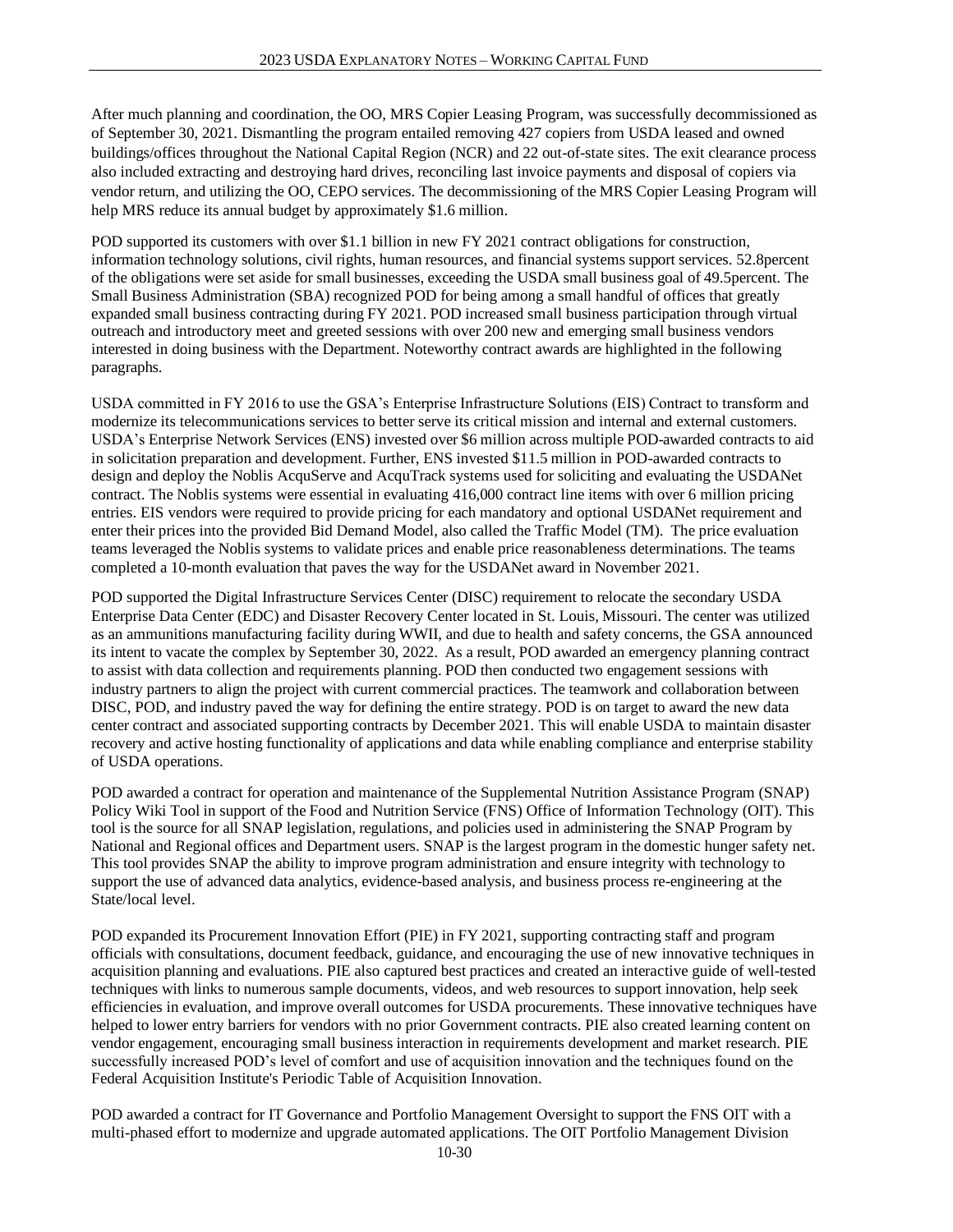(PMD) manages the agency's IT Portfolio, which consists of 11 OMB reportable IT investments valued at approximately \$87 million. The investments consist of high-value applications that support FNS programs, including the Store Tracking and Redemption System (STARS) and Anti-Fraud Locator using Electronic Benefit Transfer (EBT) Retailer Transactions (ALERT), which support the administration of retailers in the SNAP and are essential to reconciliation of billions of dollars in SNAP benefit redemptions.

POD partnered with the ENS to post the USDANet solicitation and spent ten months completing evaluations. The USDANet contract, projected at an estimated \$2.5 billion over 13 years, will provide comprehensive telecommunications and information technology services for integrated voice and data network connectivity across multiple sites in the U.S. and its territories. In addition, it supports USDA's strategic commitment to transforming its information technology (IT) services from a component-agency-based model to a more flexible, cost-effective integrated, and consolidated model, enabling USDA to meet today and tomorrow's challenges and opportunities. The USDA will complete the final award in November 2021.

POD awarded a \$232 million Enterprise Application Services (EAS) task order contract for enterprise application and development, enabling all USDA agencies and other Government agencies to achieve their missions by providing innovative, cost-effective, and secure information technology solutions on a reimbursable cost basis. EAS offers a full spectrum of professional services for developing, maintaining, and supporting enterprise-class Business Applications, Cloud Services, Geospatial management, and Distance Learning Services. In addition, the new contract allows agencies to onboard up to \$572 million in future projects as either fixed-price projects through a capacity model based on established team increments or labor-hour depending on the type of project.

POD made several awards valued at approximately \$4 million for RPA/Bot Development and Implementation. In the fourth quarter alone, four RPA Bot Developments were awarded to support two agencies, FPAC and OCFO. The bot development for FPAC will permit achieving efficiencies where staff can be redeployed to other functions, have greater accuracy from shifting away from manual duties, allow for improvement on the timeliness of service delivery, increase cost savings, make available opportunities for greater transparency in reporting, improve customer services, and focus on the progress of employee morale by eliminating less desirable job functions. The bot development for OCFO was in support of three different bots. The first BOT enables systems required to automate account reconciliation to the Financial Statement Data Warehouse, the platform from which external reports to Treasury originate. The second Bot automates reconciling two systems, freeing the accountants to focus on the discrepancies generated from the reconciled report rather than performing both functions. The third Bot will combine information from four different systems in centralizing the Government-wide Treasury Account Symbol Adjusted Trial Balance System, which is hosted by the Bureau of the Fiscal Service. Accomplishing these awards and further supporting RPA usage ensures streamlined processes, consistency, enhanced compliance, improved productivity, and data integrity while allowing personnel to focus on proactive efforts and better time management.

POD provided contract administration, oversight, and support for the \$75 million GWCC Modernization project during phase 1 construction which was substantially complete on September 30, 2021. Phase 1 involved the complete interior renovation of buildings 1 and 2 of the GWCC complex and infrastructure replacement and updated for the entire complex. The work involved multiple contracts, including the contract for construction work, a task order for post-design support, and a contract for construction management and cost estimating.

POD worked with the USDA's Office of Tribal Relations to collaborate with the Department of Interior to partner with Oklahoma State University (OSU) to enhance their Treaties Database content. OSU maintains a website of their compilation that features Kappler's Indian Affairs: Law & Treaties Volume II, covering U.S. Government treaties with Native Americans from 1778-1883. The volume in its current state is in a scanned image format and does not have search capability or related functionality. Work was needed to digitize content; ensure accessibility; and provide searchability of Kappler's Indian Affairs: Law & Treaties Volume II and other related treaties and land content. In addition, the OSU website will be made publicly available, user-friendly, easy to navigate/search, and housed in an open-source content management system. Users will be able to copy and paste content and use enhanced subject matter indexing to search for treaties by city, state, tribe, and key words. POD made an award in time for Secretary Vilsack's announcement of USDA's Treaty Initiative to the President's Cabinet on August 6, 2021.

POD worked with the Office of Property and Environmental Management in their partnership with the Defense Logistics Agency to annually acquire all Renewable Energy Credits (RECs), which bundled include Solar, Wind, Landfill gas, Biomass, LEED Certified, Green-e Certified (any REC) Solar, Green-e certified/Wind, Green-e Certified/Landfill Gas, and Green-e Certified/Biomass. RECs are market-based instruments used to claim the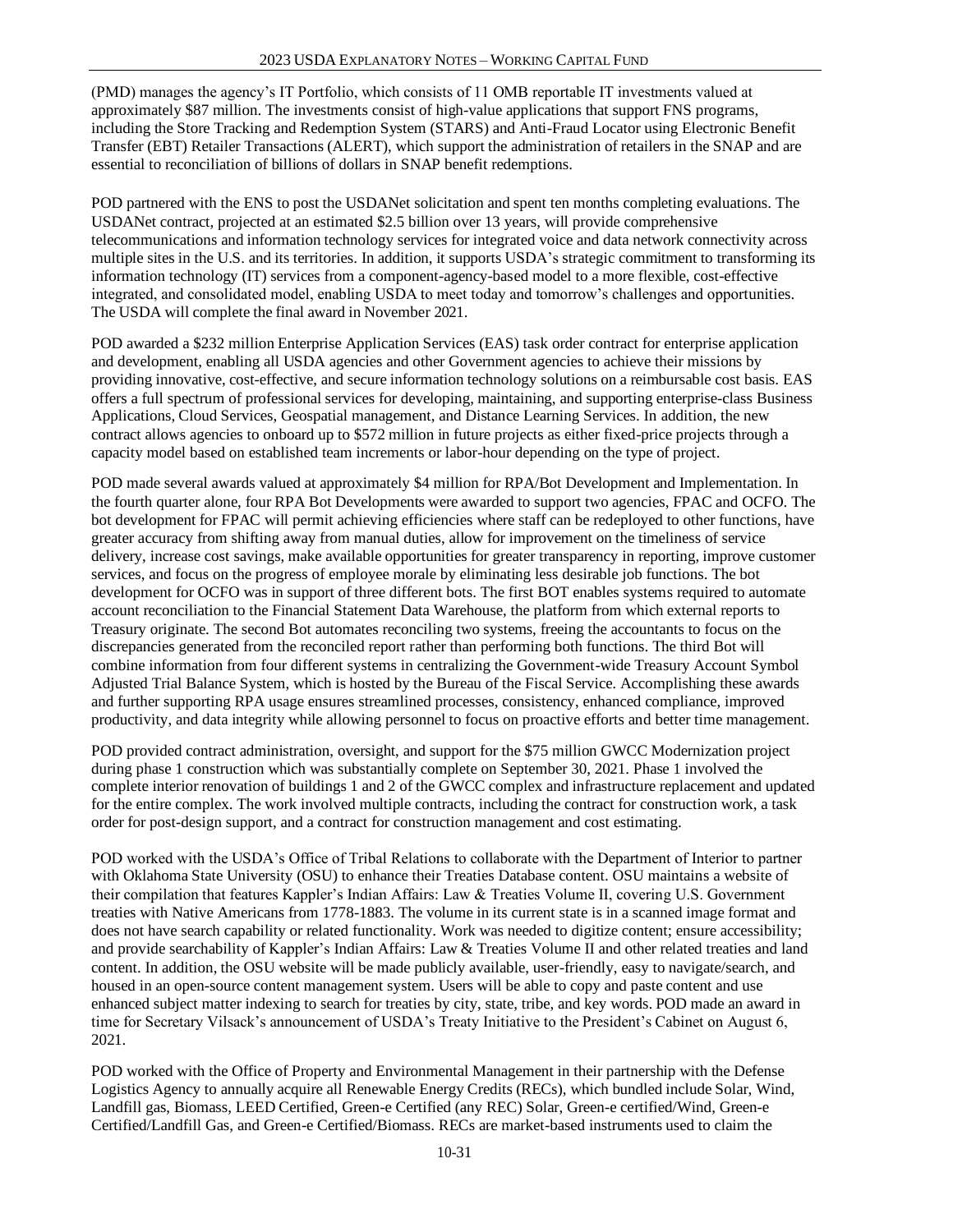consumption of one megawatt-hour of energy produced. USDA recently claimed 23,952 RECs, which allow USDA to reduce the environmental impact of Scope emission by matching electricity use with RECs. Investments help to encourage new renewable energy project development. RECs can be used to meet voluntary goals or compliance obligations, such as renewable portfolio standards.

POD awarded an IT End User Support Services contract supporting the Client Experience Center (CEC). CEC is the Tier 2 "boots on the ground" for customer support. Customers requiring support contact theCEC National Helpdesk via phone and/or chat, submit self-service tickets or emails. Tier 1 staff members handle initial contacts to the National Helpdesk. Support requests that Tier 1 is unable to resolve are routed to Tier-2. The Tier-2 technicians provide full end-user support and attempt to resolve issues remotely but will make an onsite visit if unable to do so.

POD awarded a contract to support FPAC's Farm Loan Modernization effort via a modernization roadmap action which is working to develop a roadmap that will guide the Farm Loan Program (FLP) development effort to modernize how farmers interact with the Government in obtaining support through Farm Loans. In addition, POD executed a development contract that will provide continuing development support of the existing development backlog within the FLP.

POD awarded a contract for the FNS that provides them with the much-needed IT support and collaboration between the FNS and the USDA Customer Experience Center (CEC). The CEC covers most of the needed mainstream IT support activities for USDA Agencies; however, as a USDA enterprise entity, the CEC cannot cover all the required IT support needs for the FNS because of the agency-specific nature of these needs. The work primarily involves the contractor providing technical expertise to define, design, and implement the IT solution to support agency mission and business objectives for each business line and support area and ensure communication and coordination with CEC on IT support matters pertinent to the support of agency programs.

POD assisted with the development and USDA-wide deployment of the IAS Release 10.0 in FY 2021, which consisted of two significant initiatives: IAS Consolidation and IAS Acquisition Planning. Release 10.0 consolidated two COTS products into one and integrated acquisition planning functionality into the IAS platform. POD set up access rights for all customer and mission area users in the IAS application, aided with standardizing USDA templates, established acquisition plan workflows for each Mission Area, mapped workflows for assignment of acquisition packages, and assisted with the development of the procurement forecast function and data calls. POD addressed user concerns and worked with them to help generate accurate acquisition planning documents and create a more concise forecast of requirements in IAS. In addition, POD organized and managed IAS Release 10.0 training for Departmental Administration staff and provided one-on-one virtual assistance to new users.

# **Communications**

#### **Current Activities**

The USDA Office of Communications manages activities under this heading. The Creative Media and Broadcast Center (CMBC) provides creative design, video, multimedia, and radio production studios, allowing agencies access to technology and content development with shared cost efficiencies. CMBC clients can reduce travel costs by delivering mission outreach and training to field offices and the public. CMBC helps ensure the USDA brand value of "One USDA" guidelines and Department regulations. CMBC promotes content marketing development and the growth of social media outreach. CMBC's creative services include field video production, publication layout, illustrations, public service outreach, posters, brochures, websites, infographics, podcasts, banners, trade-show exhibits, visitor centers, special media events, and creative development and delivery of information campaigns.

CMBC's Core Services team provides USDA enterprise-wide benefits with maintenance and support of the [www.USDA.gov](http://www.usda.gov/) web portal and a variety of USDA websites, social media tools, and platform accounts, such as USDA Facebook, USDA YouTube, USDA Twitter, USDA Instagram, and more.

### **Selected Examples of Recent Progress**

CMBC's Core communications team provided key support for continuity for the Coronavirus Response of government operations. By developing social media and virtual platform strategies and prioritization, CMBC provided immediate responses for USDA coronavirus-related activities. Specific activities included Employee Town Halls, Stakeholder calls, pandemic-related messaging, and improving information delivery and user experience. In addition, CMBC reviewed and cleared all website posts and social media across all of USDA's digital channels.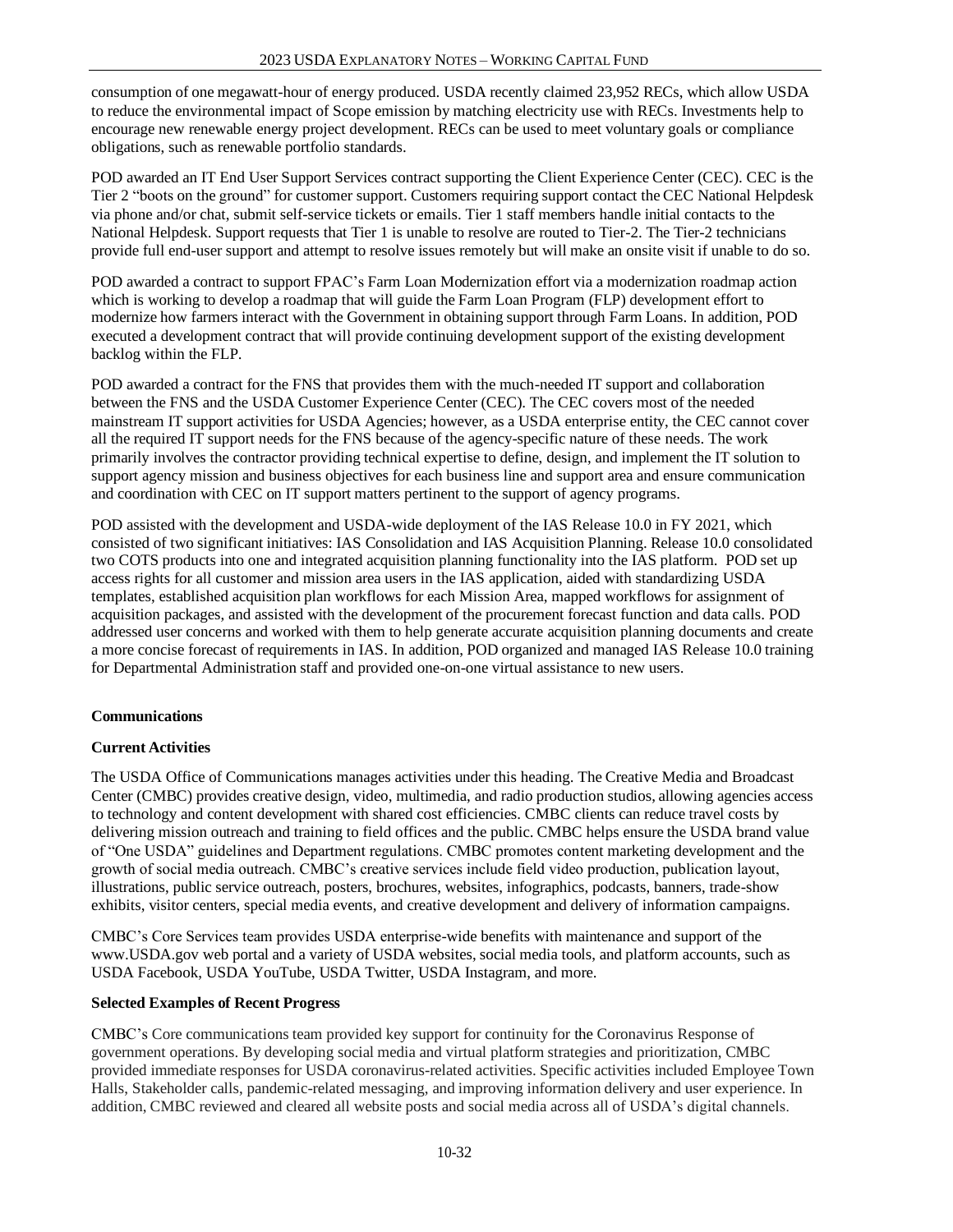Using a centralized communications approach to coronavirus response provided accurate and timely information from the Department vs. response from all 29 agencies and offices.

The Office of the Secretary (OSEC) and Office of Customer Experience partnered with OCIO on the USDA's Web Modernization initiative to create strategies, develop project plans, web design, and technical migration for a common EWAPS (Enterprise Web Application Platform & Services) platform. The Web Modernization successfully transferred most Staff Office websites from their separate hosting environments to USDA.gov, saving hundreds of thousands of dollars for design and development, maintenance, security, and adherence to USDA look and feel. In addition, USDA Web modernization is reducing future costs for hosting, security, operations, and maintenance.

The development and administration of the OneUSDA is a cross-agency Intranet, providing a one-stop for internal communications to USDA employees. CMBC worked with USDA Mission Areas and Agencies to co-develop an employee intranet based on user needs. Content included Employee Spotlights, Secretary messaging, Agency, and Staff office Intranet development, and strategic planning.

The CMBC Creative Leadership and Agency Mission Support provided location and virtual creative production services for USDA leadership and 25 agencies.

CMBC's initial phase of the USDA TV studio upgrade was completed in FY 2021. New sets were designed and installed, increasing options for video outreach and training programs.

#### **Financial Management**

#### **Current Activities**

In addition to its responsibilities for the administration of the WCF, the OCFO manages the following WCF activities (all activities are in Washington, D.C. unless otherwise noted):

- Associate CFO Shared Services:
	- Financial Shared Services (FSS)
	- Pegasys Financial Services (PFS)Washington, DC, Fort Worth, TX, and Kansas City, MO)
	- National Finance Center (NFC) (New Orleans, LA; Denver, CO)
- Associate CFO Financial Policy and Planning:
	- Financial Management Support Services (FMSS)
	- Internal Control Support Services (ICSS)

Designated by the Department of Treasury (Treasury) as a Federal Shared Services (FSS) Provider, FSS administers the Financial Management Modernization Initiative (FMMI) system to provide financial management services to USDA agencies. FSS is responsible for providing accounting services; administrative payments processing and disbursement certification; standard financial systems; Intragovernmental Payment and Collection (IPAC) Suspense Clearing; Property Suspense Clearing and Inventories; Fund Balance with Treasury (Net); and Treasury reporting. In addition, FSS maintains the Department-wide master data file for vendor payments and issues Internal Revenue Service Form 1099 to government contractors. FSS also administers several other financial management systems to support USDA agencies and organizations, including travel, personal property, real property, telephones, utilities, miscellaneous income (1099 reporting), Automated Cash Reconciliation Worksheet System , Corporate Property Automated Information System (CPAIS) Real Property management system, and the Online Tracking and Reconciliation System for intergovernmental financial transactions. In addition, FSS supports the processing of USDA data through other organization-owned systems, including domestic travel, purchase card transactions, and procurement activity using the IAS.

PFS was established to serve the financial management needs of multiple agencies as a shared service provider with the GSA as its largest client. PFS currently operates the Enterprise Financial Management Systems for GSA. This includes Pegasys Financials, Financial Management Information System (FMIS), Central Contractor Registry Connector, Vendor Customer Self Service portal, and 20 support applications. In addition, PFS also maintains 40 interfaces to GSA-managed systems that feed transactions to the core financials. The systems that PFS supports and maintains currently process 100 percent of the collections and record 100 percent of the disbursements for GSA.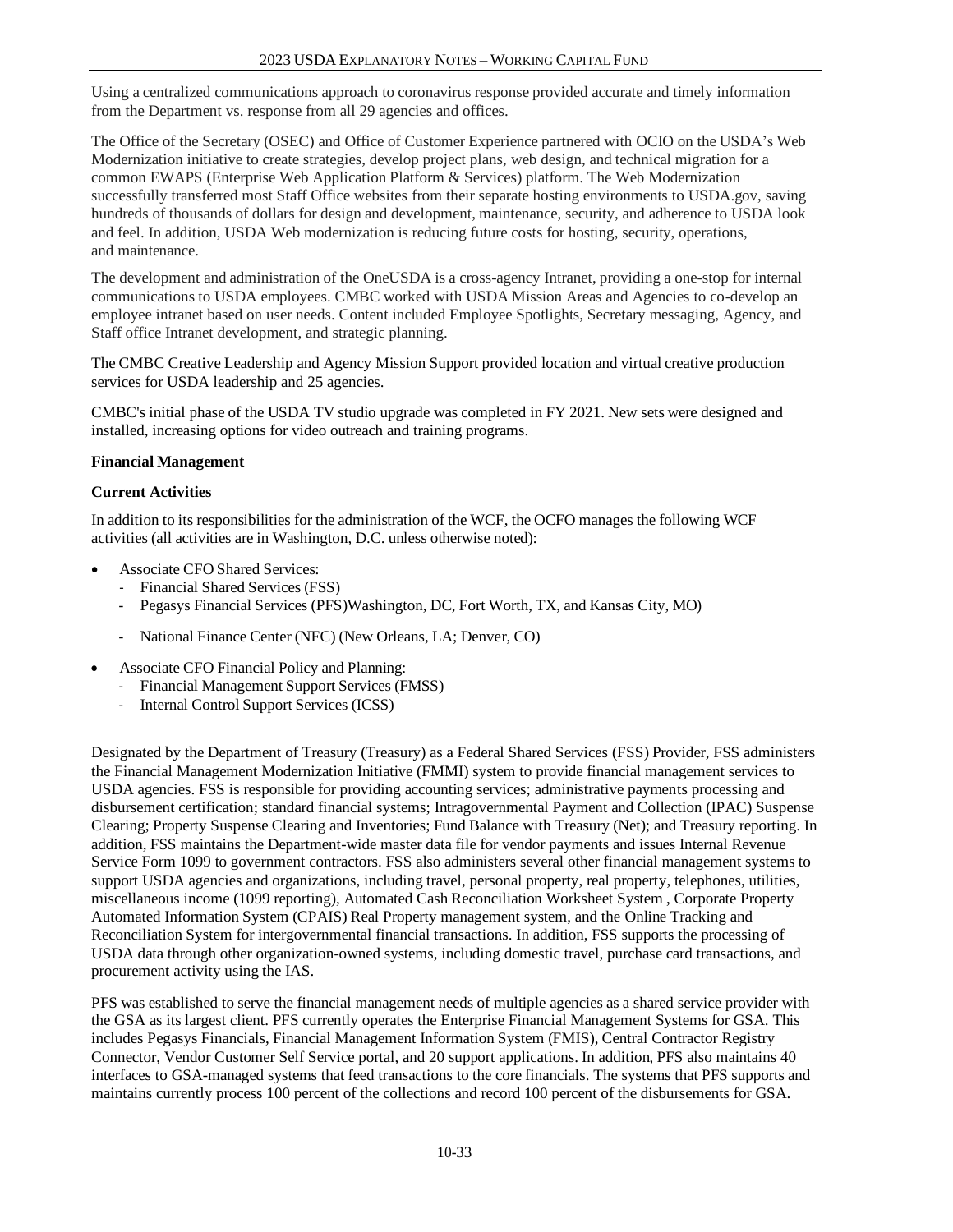NFC processes payroll for over 600,000 Federal employees on a bi-weekly basis. Additionally, NFC provides backend processing and reconciliation for OPM government programs, including the temporary continuation of health care coverage, balancing Federal employees' election of health benefits with insurance carriers, and providing backend processing of insurance elections allowed under the Health Care Reform Act. NFC is an OPM-designated Human Resources Shared Services Provider and continues to support Federal initiatives by fully participating with OPM in executing its shared services role providing human resources, payroll, and data center services to Federal agencies.

FMSS provides financial management administration, fiscal reporting, and budget execution services to WCF Activity Centers and staff offices. It provides a combination of timely, reliable, and relevant funds execution, financial analysis, financial advice, the status of funds reporting, budget formulation, and forecasting, as well as a dedicated response to ad-hoc requests that allows its customers to make sound fiscal decisions in managing and maximizing their own resources.

ICSS promotes and supports the USDA's internal control program by assisting USDA agencies in their internal control compliance efforts. As part of its services, ICSS plans and manages the Department's annual assessment of internal control over financial reporting and promotes best practices across the Department to gain consistencies and efficiencies related to internal control for financial processes, administrative processes, and information technology. ICSS also provides training programs, group presentations, and other support services to improve the Department's internal control program and increase the Department's awareness of emerging events and current trends related to internal control.

## **Selected Examples of Recent Progress**

FSS successfully migrated the CPAIS Real and Personal Property application server software to a supportable version, Oracle Fusion Middleware 12c. The previous CPAIS application server software, Oracle Fusion Middleware 11g, reached end-of-life for extended support at the end of 2018. Additionally, the upgrade allowed FMS to remedy security vulnerabilities recently identified. All related components of Oracle Fusion Middleware were successfully upgraded and configured to work with CPAIS Real and Personal Property. This upgrade improved the stability, security, and efficiency of the systems while securing future vendor support. This is evident by FMS resolving 313 CPAIS Personal Property Service Requests (SRQs). Users will initiate an SRQ to resolve data fixes. In the past few years, the user community has experienced long waiting periods due to the lack of resources and the bandwidth to work both scheduled software releases and SRQs. This migration to Oracle Fusion Middleware reduced the average number of Service Requests for CPAIS Personal Property by 75percent, which resulted in the elimination of the long-standing SRQs backlog, increased accuracy of data in the system, increased reliability of reports, a reduced number of security/access issues, and increased customer satisfaction.0

FSS implemented the Onapsis platform into FMMI environment. This system tracks vulnerabilities, missing patches and monitors the best practice configuration of Standard Applications and Products (SAP) systems. Onapsis identified and tracked several systems containing multiple missing patches and improper configurations. In addition, the Onapsis bundled all SAP notes (technical, functional, and security fixes) and regression tested for inter/intrasystem/component compatibility. This accomplished the mandatory SAP Service Level Agreement license support requirement for quarterly upgrades and the FMS FMMI System Security Plan and Continuity of Operations policies requiring mitigation of known/published vulnerabilities. Additionally, the Onapsis Security scan tool identified and remedied existing vulnerabilities within the landscape at risk of exploitation.

FSS upgraded the FMMI Governance, Risk, and Compliance (GRC) system. This upgrade gives GRC the ability to interface with the new components in the SAP intelligent business suite. Also, this adds Enterprise Asset Management functionality in the S/4 HANA database systems allowing for the monitoring of privileged use in the HANA database systems.

FSS implemented numerous system changes related to two significant relocation tax law changes and the associated quality assurance checks to comply with the associated laws and regulations and improve W-2 data quality. The laws enacted affected the tax treatment of relocation expenses and eligibility of employees for the Withholding Tax Allowance (WTA). Public Law 115-97, referred to as the *Tax Cut and Jobs Act (TCJA) of 2017,* requires employers to include additional moving expense reimbursements as taxable supplemental income (wages) from 2018 through 2025 and to withhold Federal, State, social security, and Medicare taxes paid based on taxable moving expenses. Public Law 116-92, referred to as The National Defense Authorization Act (NDAA) for the FY 2021, made all employees eligible for WTA, specifically, new hires and Senior Executive Service members the last move and was retroactive to January 1, 2018. FMS successfully provided the required, corrected travel relocation data relevant to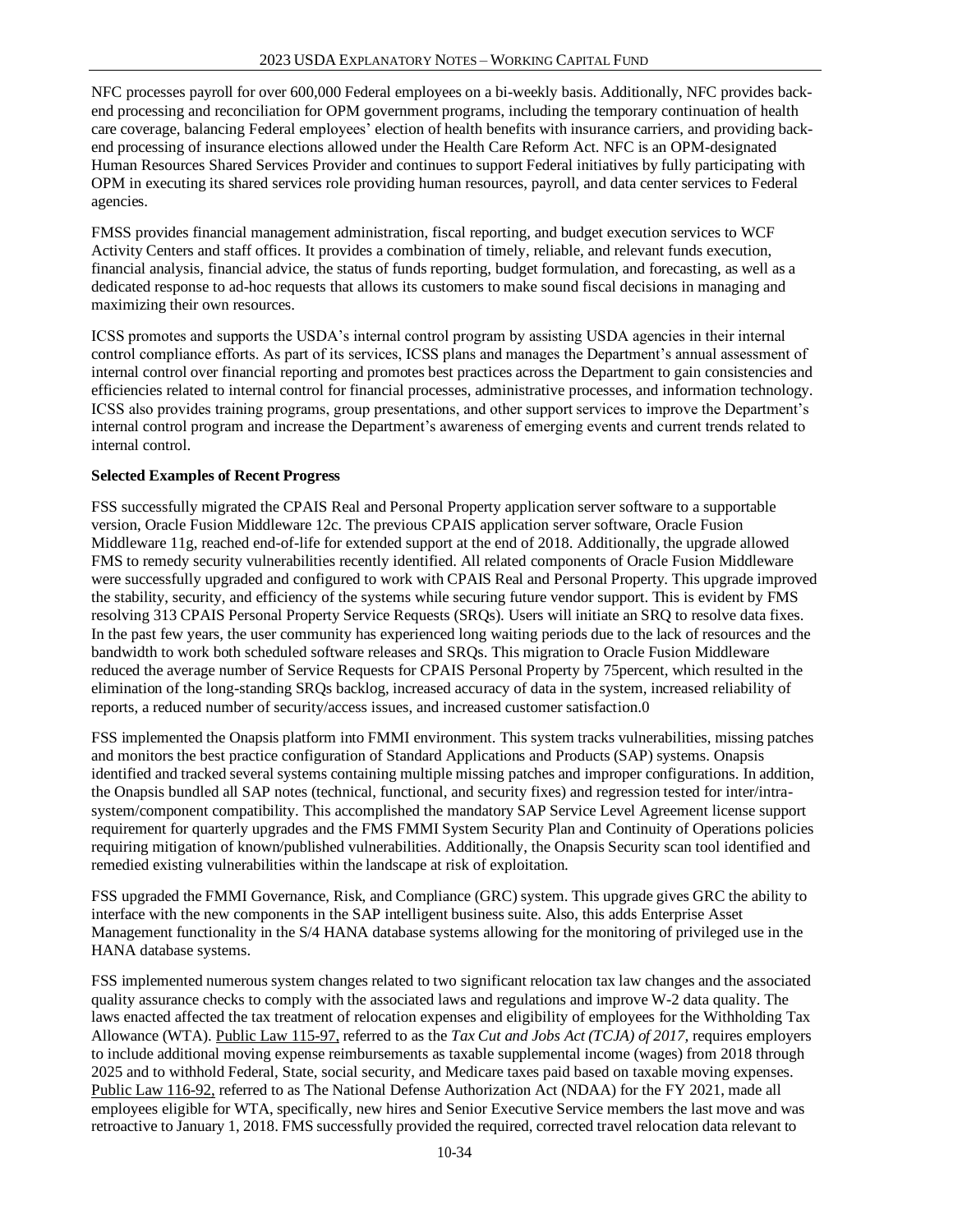W-2s to the National Finance Center to start Internal Revenue Service W-2 processing for Calendar Year 2021, resulting in issuing IRS W-2s on time.

FSS supported the Consolidated Financial Statement Audit by the Office of Inspector General (OIG) and the Statement on Standards for Attestation Engagements 18 System and Organization Controls I Type II Audit moderated by Conrad Limited License Partnership. FMS provided complete and timely information to the various auditors to complete the testing of their assigned controls. Artifacts and test data were provided to both sets of auditors, and FMS achieved a 100percent submission rate of all requested items. Both audits support the Consolidated Financial Statement Audit by the OIG.

PFS completed a significant upgrade of the Department's financial management systems, Pegasys, and the Multitenant Shared Application to v7.8 on May 18, 2021, and June 19, 2021, respectively. The upgrade allowed PFS customers to utilize new functionality, comply with federal standards, and stay current on supported software releases. This major upgrade of the financial systems supports 41 clients was successfully completed on time and within budget. PFS successfully tracked, tested, and implemented database and application changes related to the upgrade, validated security reporting, lead cycles, and systems interfaces testing, reviewed project deliverables, and jointly managed and supported post-go-live issues identification. PFS provided Virtual Post Go-Live sessions to clients and the PFS Finance Divisions.

To comply with the financial reporting requirements of the Treasury and OMB, PFS supported client agencies working toward the goal of implementing the government-wide initiative of G-Invoicing by actively participating in planning and impact analysis meetings, reviewing and commenting on GSA's implementation plan, and drafting a base template for the Boards and Commissions implementation plans.

NFC successfully demonstrated results to achieve its mission for executing shared services activities for human resources, personnel services, payroll services products, and programs. This year brought with it several unique, unexpected, and unprecedented challenges and changes. However, the NFC continued to provide premiere services to the more than 600,000 employees serviced through the portfolio of customer agencies. The performance of the NFC leadership team members exceeded expectations. Because of the close alignment between the Administrative, Operational, and Technical leaders within Administrative Management Services, Financial Management Office, Human Resources Management Service, Interna Audit and Compliance Group, Civil Rights and Conflict Management Office , Government Employees Services Division, and Information Technology Services Division (transferred to OCIO May 10, 2020), the functional teams who reported to these leaders were able to deliver services without interruption. The highly visible, critical, cross-cutting initiatives included:

- Implementation of the Families First Coronavirus Response Act: Employee Paid Leave
- Deferral, collection, and payment of Old Age Survivors and Disability Insurance (OASDI) Taxes
- Restoration of Leave Provisions Granted for COVID-19 Criteria
- Implementation of the American Rescue Plan Act (ARPA) Provisions for Emergency Paid Leave
- Upgrades to the Oracle Server Supporting the Tribal Insurance Program
- Implementation of Platform as a Service (PaaS) in partnership with DISC, which is FEDRAMP Certified
- Produced 2021 Personal Benefits Statements for all employees serviced by NFC
- Completed the 2021 Annual Pay Raise
- Incorporated CFC Payroll Deductions
- System Updates prompted by Legislation to extend higher COVID-19premium pay cap
- Processed Enrollments Prompted by the Federal Employees Health Benefits Open Season
- Phase 1 Implementation of the ServiceNow Customer Relationship Management module
- Execution of a Continuity of Operations Deployment in response to Hurricane Ida
- Launched the Enterprise Performance Management System
- Completion of MD-715 and 462 Reporting

NFC is a premier shared services provider that is uniquely positioned to improve Federal retirement processing due to its integrated payroll/personnel system. For more than 30 years, the Agency has worked collaboratively with the Office of Personnel Management to carry out key services such as health insurance processing and payroll/personnel processing, including retirements. During FY 2021, NFC processed 22,349 retirement annuity cases exceeding the number in FY 2020 (19,972). However, the number of non-annuity cases processed in FY21 (9,980) is less than the number of non-annuity cases processed in FY20 (13,872).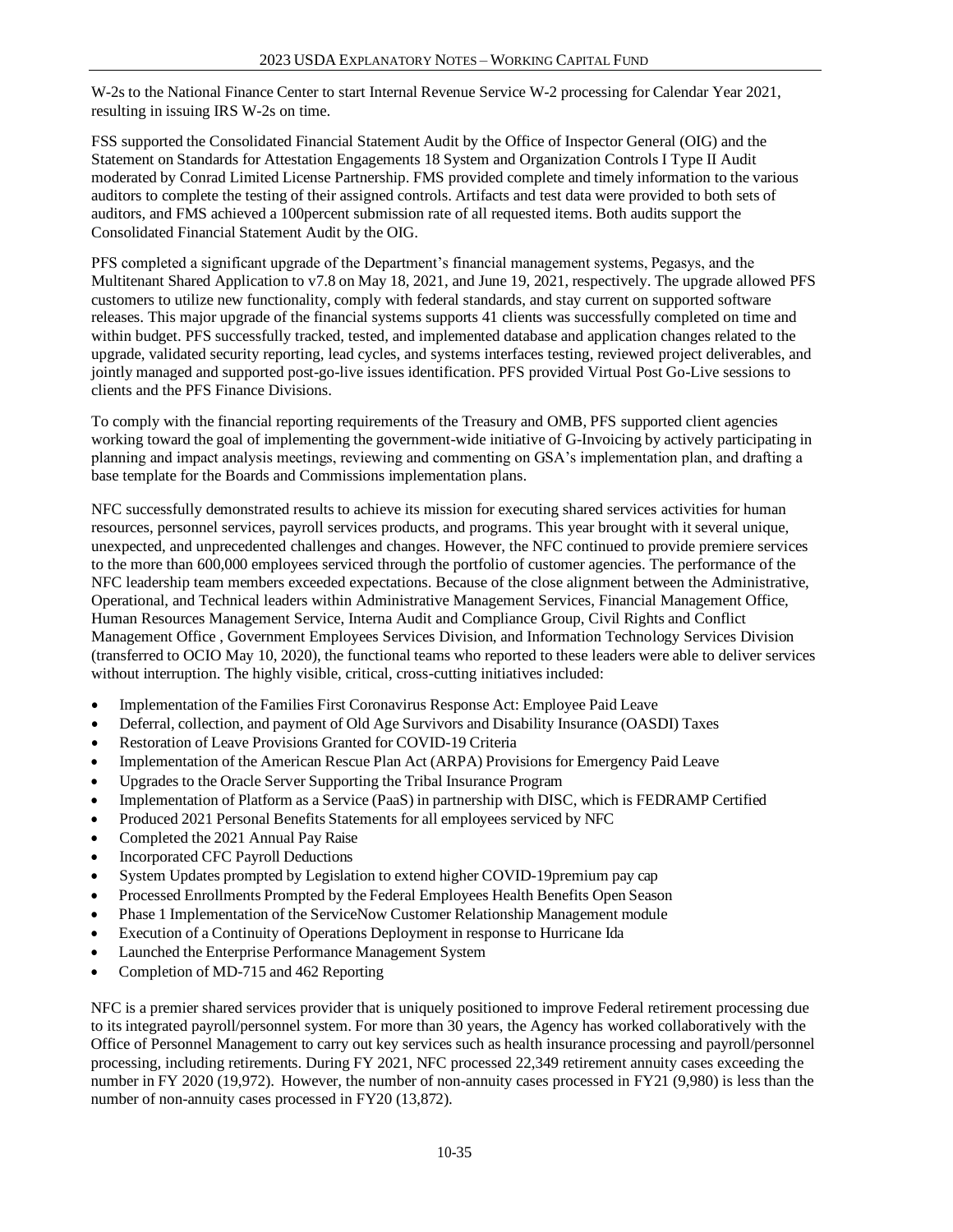The NFC team also sought to reimagine retirements processing by submitting a proposal to the Technology Modernization Fund. As imagined, in the new approach, NFC intends to implement a web-based end-to-end case management solution that uses optical character recognition software, robotics process automation, artificial intelligence, and systems integration to improve the customer experience and increase operational efficiency and productivity, thus minimizing manual, paper-based processing. In addition, the proposed solution will enable stakeholders, including retirees, Agency Human Resource offices, HRLOB providers, and OPM, to track applications in real-time while facilitating oversight and accountability.

The team has made significant strides in reviewing the "art of the possible" regarding NFC internal and external stakeholder needs by creating a roadmap for the future of ServiceNow. For example, the ServiceNow team has automated the NFC training service catalog in the test environment and is expected to move into production in June 2022. Also, they provided processes to automatically print retirement and military deposit packages, thus solving the problem created when the burden to print packages shifted to NFC with electronic submission. Additionally, the team has implemented workflow for provisioning/de-provisioning of the administrator role, implemented a new knowledge catalog for storing critical communications such as NFC's customer notices, and implemented dashboards for use as planning tools.

In July 2021, NFC implemented FieldPrint, a commercial service that provides electronic collection and channeling for fingerprinting. FieldPrint is one of the few companies authorized by the FBI as a private channeler. It allows them to send fingerprints and receive results directly from the FBI, the ultimate arbitrator of background checks, including fingerprints. Since its implementation, the processing time for fingerprints has been reduced to one to two business days. SPO has reduced the number of days expended completing background checks which result in employees/contractors on-boarding faster.

NFC continues to offer PayCheck 8 as part of its time and attendance solution. During FY 2021, several key customers reached decisions that resulted in the implementation of the product for its employees or commitments to implement the product at a future date. Listed below are the major PayCheck 8 implementations for FY 2021:

- Department of Treasury, Internal Revenue Service: Completed 20 development sprints, continuing efforts to complete testing and 508 compliances, and working with the Treasury to revise the project schedule based on their peak production period
- Department of Commerce, U. S. Patent and Trade Office: Completed nine rounds of sprint testing, successfully mitigated 508 defects, and managing the final list of defects in advance of the next sprint
- Merit Systems Protection Board: Completed sprint development and testing. Initiated the acceptance testing and drafted plans for the go-live date

WebTA remains a significant portion of NFC's portfolio of time and attendance solutions. In FY 2021, the vendor's plans to transition GovTA accelerated, and many customers worked to outline the path ahead. As a result, key developments in webTA emerged for NFC's most important customer, USDA, and its largest customer, the Department of Homeland Security. The statuses for these two customers are as follows:

- Department of Agriculture: The vendor continues to provide webTA 4.2 support and negotiate defect resolution for the product. Several executive-level discussions were held to address concerns about the current product and the newly proposed webTA 5.0. While a decision has not been reached within USDA, cost information, product demonstration, and discussions continue between USDA officials, Kronos, and NFC
- Department of Homeland Security: NFC provided **i**nformation, conducted demonstrations and rendered support to DHS to assist with its decision regarding a time and attendance solution for the long-term. Ultimately, DHS decided to move forward with GovTA. NFC is working closely with DHS on drafting implementation plans which are expected to go well into FY 2022 and potentially FY 2023
- Government Accounting Office**:** NFC led discussions with GAO regarding the release of new GovTA product and held an implementation kick-off meeting
- Appalachian Regional Council: NFC provided product demonstrations and decisional information to allow ARC to decide on its T&A solution. ARC will move from a self-hosted environment to the NFC hosting environment as a new GovTA customer in FY 2022

Other Customer Support on Time and Attendance Solutions: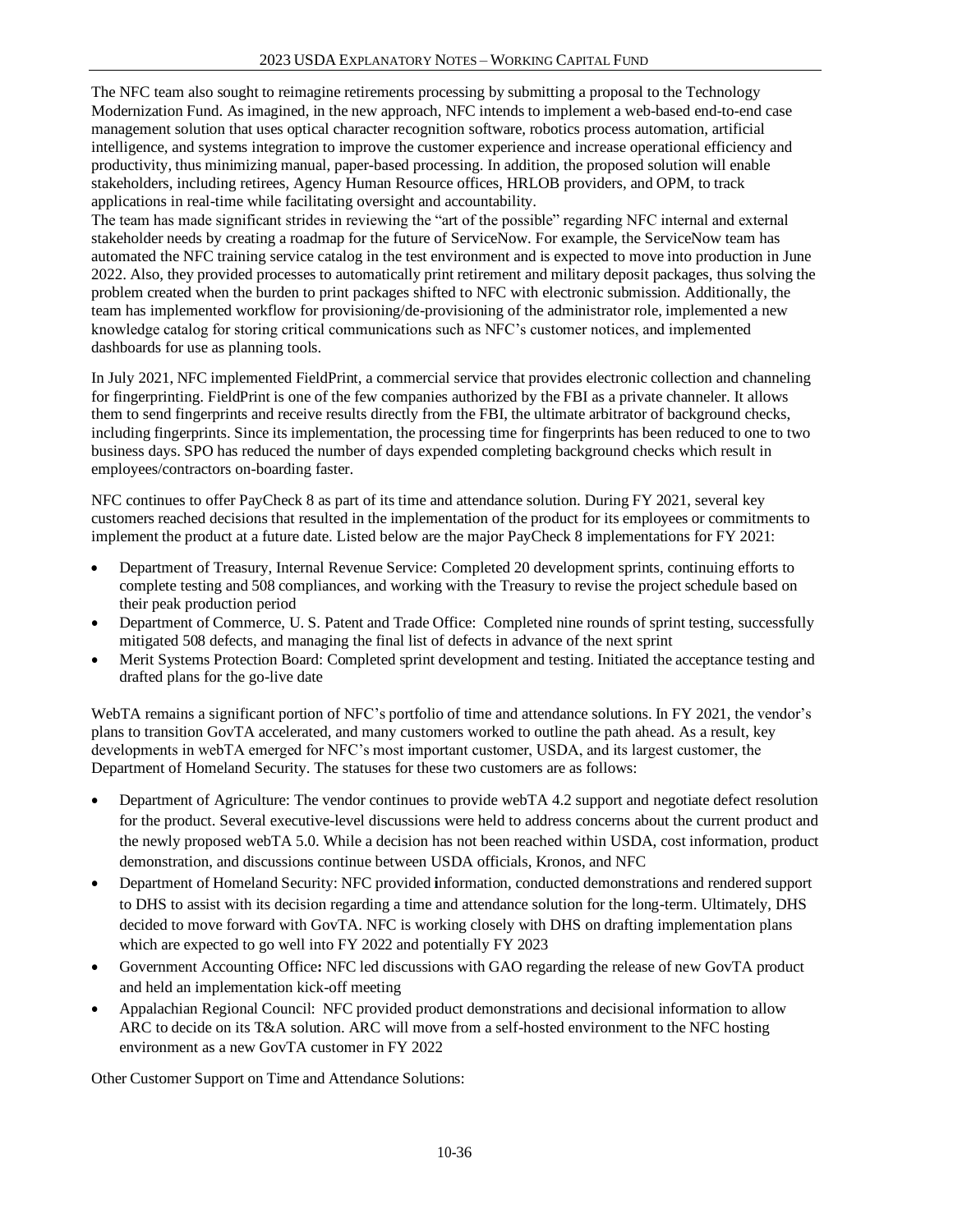- Federal Communications Commission: NFC provided information, demonstrations, and support to FCC on T&A solutions
- webTA 3.8 upgrade to webTA v5/GovTA**:** From the start of FY 2021, NFC worked with NFC-hosted webTA 3.8 customers to upgrade to webTA v5. NFC also assisted customers in converting those plans to GovTA as it is the most recent version of the product. The NFC team also worked with customers to modify the requisite interagency agreements and associated costs as needed
- EmpowHR: NFC completed the implementation of SBA into EmpowHR. This implementation supports the seamless transition into NFC's integrated Payroll/Personnel System

NFC collaborated with the Federal Occupational Health Service to deliver seven health challenges and 25 webinars promoting employee health and wellness. Resumed on-site services from the occupational health nurse, serving employees who continue to work on-site during this period of maximum telework.

NFC exceeded USDA's small business goals for FY 2021. NFC dollars spent and results are:

| $\bullet$ | <b>Small Business Concerns:</b>               | $$6,570,172.86 - 76.40 \%$ (USDA Goal 58 %) |
|-----------|-----------------------------------------------|---------------------------------------------|
| $\bullet$ | <b>Small Disadvantaged Businesses:</b>        | $$4,360,795.92 - 50.71$ % (USDA Goal 5 %)   |
| $\bullet$ | 8(A):                                         | $$1,119,626.52 - 13.02 %$ (USDA Goal N/A)   |
|           | • Veteran-Owned Businesses:                   | $$2,270.562.01 - 26.40 %$ (USDA Goal N/A)   |
| $\bullet$ | Service to Disabled Veteran Small Businesses: | $$2,270,562.01 - 26.40 %$ (USDA Goal 3 %)   |
| $\bullet$ | Women-Owned Businesses:                       | $$2,024,071.36 - 23.53 %$ (USDA Goal 5 %)   |
|           | • Hub Zone Small Business Concerns:           | $$2,413,804.91 - 28.07\%$ (USDA Goal 3 %)   |

NFC completed a number of advancements and achievements in technology that benefited both customer agencies and employees. More than 250 software change requests were completed providing new capabilities, improved efficiencies, and/or modern techniques for mainframe-based applications and web-based applications that utilized data hosted on the mainframe. Along with the software change requests, many projects centered around legislative/regulatory updates from OPM, the Thrift Savings Board, and other agencies who operate under their own authorities were carried out to facilitate changes related to salary, e.g., pay plans, localities, new allowances, and employee deductions such as taxes. Annual projects completed include the annual pay raise, personal benefit statements, FEHB open season, fiscal year-end changes, year-end calendar changes, W2s, Affordable Care Act reporting, and annual union dues updates.

- Data Masking/Elimination of Production Data in Test Environments: NFC presented a risk-based decision to USDA CIO to continue using production data in test environments. WCFs were approved to proceed with a project/procurement as needed to accomplish data masking within the NFC test environments. A contract was awarded, and NFC is actively working on the implementation strategy.
- USDA's RPA program provided NFC the opportunity to submit a request to automate processes that aligned with the capabilities of this initiative. Two of NFC's submissions were approved in FY 2021. The first request approved; Lock-in Letters automated a process that generates a required notification when changes to an employee's Federal income tax is restricted. Previously these notifications were received hard-copy and generated manually. The second request, Employee Personal Page (EPP) Password Reset notifications, also automated a process that generated required notification that are issued when an employee's EPP password changes. These advancements will eliminate reduce manual tasks and reduce the associated operational costs.
- NFC bolstered its cybersecurity posture by implementing multi-factor authentication for several systems, including the widely used Employee Personnel Page, the team also Implemented 2-factor authentication for the Intradepartmental Transactions Reconciliation system, Biennial Review of Charges for Things of Value system, the Financial Statements Data Exchange, Employee Personal Page, and Reporting Center.
- On August 8, 2020, the President signed an Executive Order to defer employees' OASDI tax deductions due to COVID-19. OPM and Office of Management and Budget instructed the Federal Shared Service Providers to implement this change in the second pay period in September. While this change was implemented last year this year, there were many process/systems changes required to handle the repayment of the deferred taxes. The impact of this was significant across the organization and impacted more than 350,000 employees who are serviced by NFC. A special process was devised to generate bills to be processed within the ABCO system for employees with insufficient pay, on leave without pay, and those separated from service to recoup the deferred taxes. Additionally, each pay period, NFC produced special journal vouchers for the repayment of the deferred taxes. There are also signification modifications required to the Wage and Tax Statement – Form 2 (W2) system to automate the adjustments required as part of the W2-Corrected process.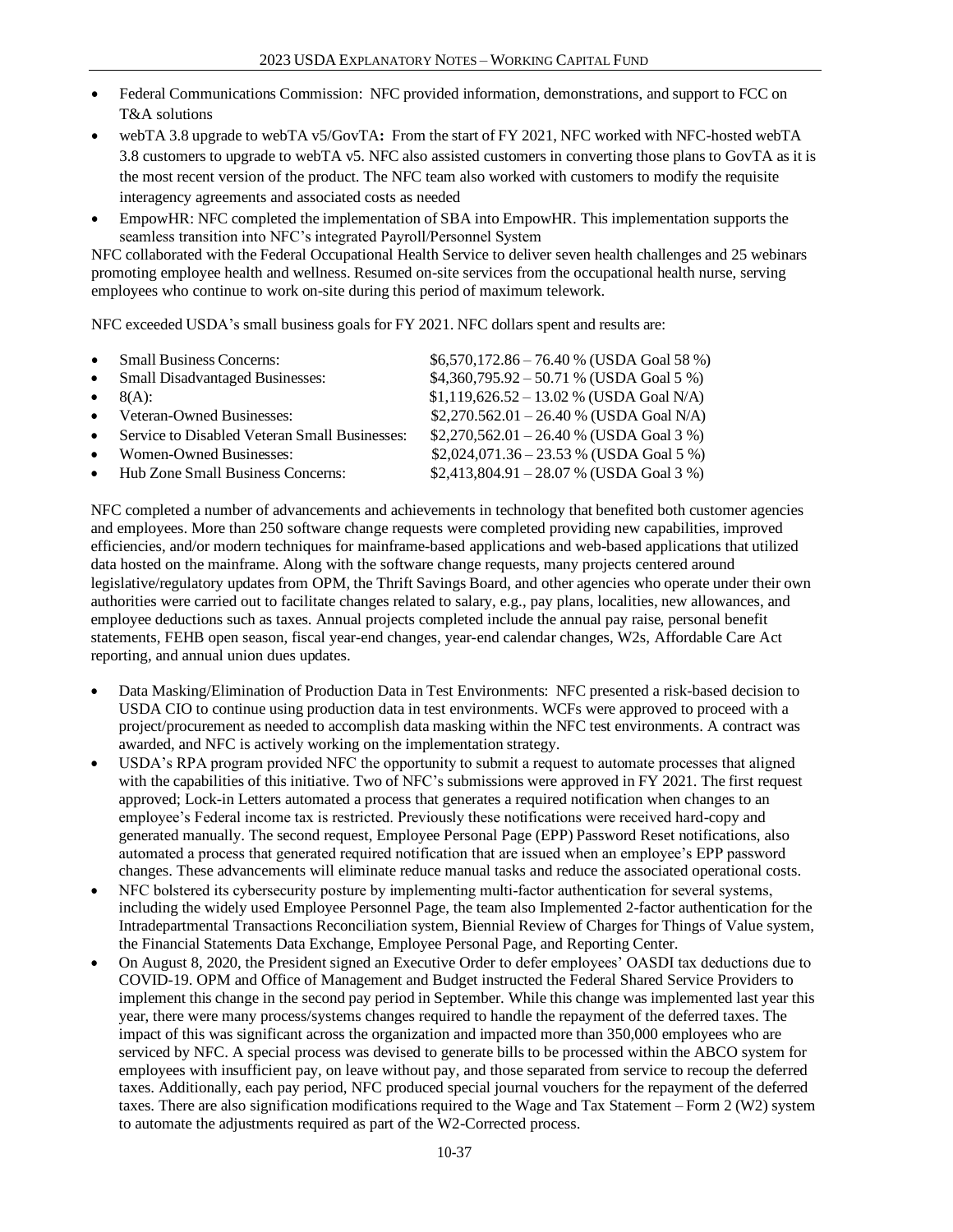• American Rescue Act (ARA) Changes – COVID-19 produced legislation that required numerous system changes to accommodate the Congressional mandates, one of which was a modification to the limit on flexible spending accounts. This change needed to be implemented rapidly without the time normally allotted to develop system requirements and complete the necessary programming changes. The ARA also included a provision for Emergency Planned Leave and Paid Parental Leave. NFC modified various leave categories and identified tracking methods as it was necessary to track different types of pay and leave. These mandated changes impacted a large percentage of the NFC customer base. With guidance from OMB and OPM, the NFC accelerated this process and used advanced programming techniques and tools to ensure timely and accurate modifications in support of this legislative mandate.

FMSS provided financial management oversight, budget execution, and budget formulation services to Departmental Administration Staff Offices (DASO), OCIO, OCFO, Office of Partnership and Public Engagement (OPPE), Office of Homeland Security (OHS), and the Office of the Secretariate (OES) in support of the Department's strategic goals. Administered fiscal resource management practices, including timely, accurate, and effective, high-quality financial advice, funds execution analysis and reconciliation, budget forecasting, resource planning, program spending analysis, and fiscal reporting to include the monthly status of funds briefings. In FY 2021, FMSS executed approximately \$558 million across annual and multi-year funding sources to include annual appropriations at \$128 million, shared cost program at \$39 million, program reimbursements at \$72 million, administrative support cost at \$3 million, WCF at \$35 million, Farm Bill at \$17 million, and no year appropriation at \$264 million. In addition, provided financial management and oversight of approximately 208 newly developed to well-established complex programs and projects for DASO (130), OCIO (44), OCFO (5), OPPE (17), OHS (11), and OES (1). FMSS collected approximately \$73 million for FY 2021 and \$41 million for FYs 2016 – 2021 in resourcerelated revenue for shared cost program and program reimbursement projects and programs.

FMSS executed approximately \$20.1 million in support of the Department's FY 2021 Farm Bill 2501 Program, which includes OPPE grants for the Policy Center and the Outreach, Education, and Technical Assistance to Socially Disadvantaged Farmers and Ranchers programs.

FMSS spearheaded the FY 2021 interagency agreement (IAA) reimbursement process between USDA and the Department of Health and Human Services (HHS) for the Unoccupied Children's Program in support of the President's Executive Order Establishment of the Interagency Task Force on the Reunification of Families. Served as the primary USDA contact with HHS for all financial aspects related to the Unoccupied Children's Program. Established a workflow process that coordinated 34 fully executed IAAs for 21 USDA agencies totaling approximately \$19 million.

FMSS executed FY 2021 A-123 Internal Controls requirements for User Access, Grants - awards, modifications, closeout, IPAC Reconciliation, Unliquidated Obligations, and Reimbursements - authorizations, modifications, and closeout. Completed assessment deliverables for (1) Project Plan, (9) Risk Assessments, (22) Control Procedures and Design Assessments, (19) Operating Effectiveness Test Results, (16) Aggregated Deficiencies/Findings, (11) closed Corrective Action Plans (CAPs) and the overall Certification Statement. Closed 100percent of FMSS CAPs; exceeded anticipated closures by 75percent FY 2021 plan closures.

ICSS contracted the services of Guidehouse to assess USDA's maturity level in complying with the Office of Management and Budget guidance contained in the revised OMB Circular A-123, Management's Responsibility for Enterprise Risk Management and Internal Control and Appendix A to OMB Circular A-123, Management of Reporting and Data Integrity Risk. This assessment has resulted in several recommendations that ICSS is implementing to improve our accessed maturity level. ICSS is working through our existing governance structure to revise our governance oversight and charters to include assessment of more program operations instead of strictly financial reporting. We completed one pilot project to test out the revised framework for enterprise risk during the fiscal year. Working with the Office of Budget and Program Analysis, we have initiated integrating internal control with Enterprise Risk Management. The goal of the internal controls over reporting (ICOR) framework pertains to an entity-level risk is to identify significant reports and internal controls to assess potential gaps in generating meaningful data to manage/mitigate the risk.

With the assistance of Rural Development (RD), we conducted a pilot project to assess ICOR for an enterprise-level risk. The results were presented to RD management, and the Internal Control Division has tweaked the revised framework based on observations made throughout the pilot.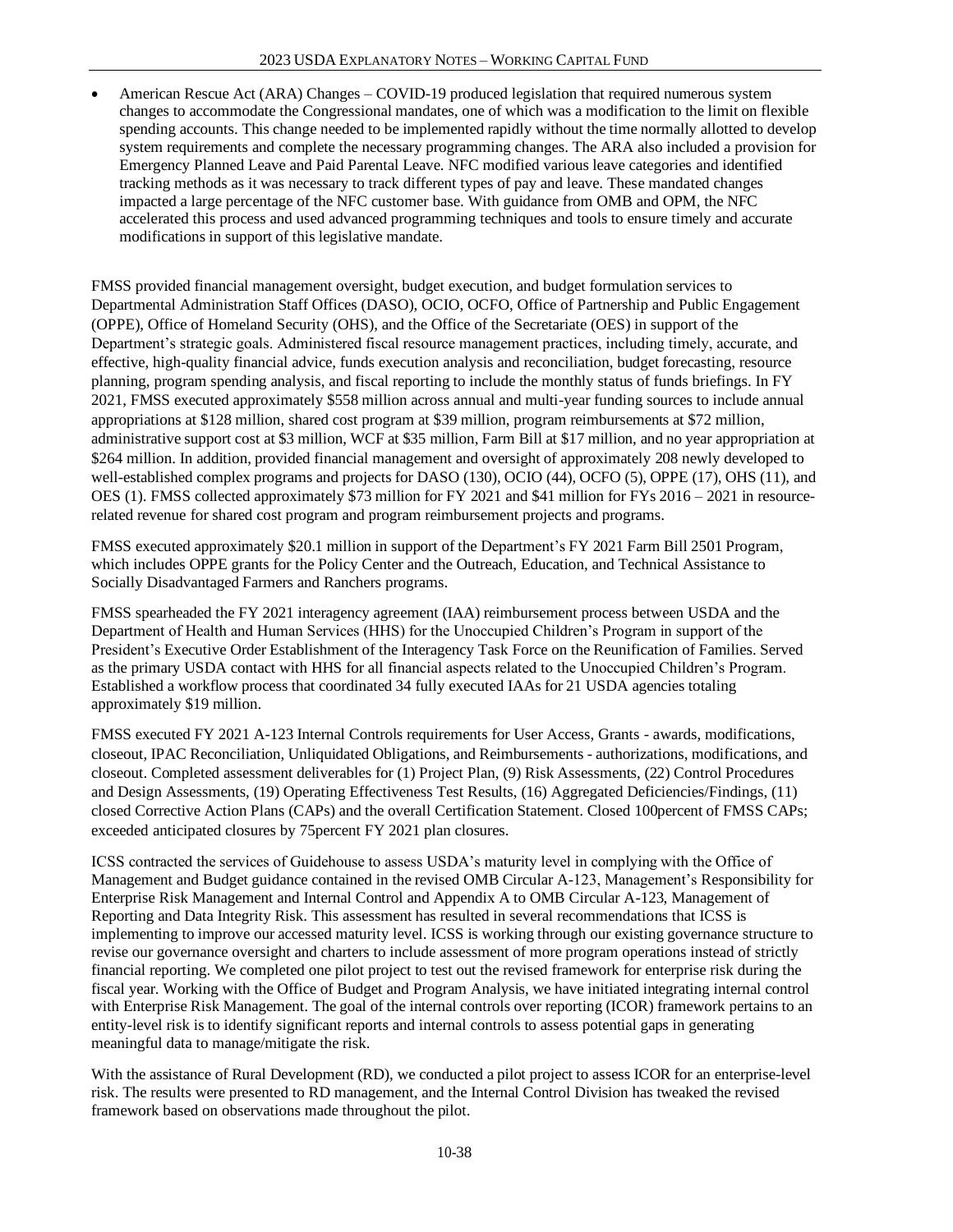A second pilot project to assess the new framework for an end-to-end business process started in FY 2021. The goal for the ICOR framework for an end-to-end business process is to expand the annual assessment beyond financial reporting to include assessments of program risk and controls. This body of work will inform the future planning and scoping phase of the annual ICOR assessment. Scoping decisions will consider current requirements for financial reporting and a timeline for incorporating the non-financial aspects of business cycles. The intent is to include some non-financial business processes in the scoping for the FY 2022 assessment

ICSS continued to refine and implement risk-based scoping, utilizing both quantitative and qualitative factors to make scoping decisions for the FY 2021 annual assessment. This approach yielded risk ratings for business processes of low, moderate, or high risk. Business processes with a high-risk rating were required to be documented and tested for the annual assessment of ICOR.

ICSS performed annual spot testing of essential controls for business processes that passed testing in FY 2021. Spot testing is a quality assurance process performed by ICSS staff to validate the test results obtained by customer agencies and staff offices. Spot testing was performed on 62 methods as compared to 85 in FY 2020. The decrease in coverage can be attributed to fewer staff resources due to retirements and attrition. The processes subject to spot testing involved reperformance of control tests for 79 controls covering 17 agencies/staff offices. There were no exceptions that resulted in changes to test results based on ICSS reviews.

# **Information Technology**

## **Current Activities**

The following activities under this heading are managed by the Office of the Chief Information Officer (OCIO) and are managed in Washington, D.C., unless otherwise noted:

- Client Experience Center (CEC); (Washington, DC, and field operations nationwide)
- Departmental Administration Information Technology Office (DAITO); (Washington, DC)
- Digital Infrastructure Services Center (DISC), which includes:
	- − National Information Technology Center (NITC); (Kansas City, MO and St. Louis, MO); and Enterprise Application Services (EAS); (Fort Collins, CO)
- Enterprise Network Services (ENS); (Fort Collins, CO)

#### **Client Experience Center (CEC); (Washington, DC, and field operations nationwide)**

# **Current Activities**

Under OCIO, CEC provides comprehensive IT associated operations and technical support services to more than 100,000 customer users and 70,000 devices throughout the USDA. These customers work in offices located across the United States, its territories, and protectorates around the globe. They are in more than 7,000 field, state, and headquarters offices across the United States its territories and protectorates. The number of customers grew in FY 2021 and will grow even more in FY 2022.

CEC continues to pursue modernization efforts, innovation, and enhanced IT Service Management (ITSM) aimed at optimizing IT resources, reducing costs, improving availability, tuning capacity and throughput, strengthening scalability, improving the quality of IT services delivery, and addressing the needs of stringent data security requirements and the evolving USDA computing environment. Moving customers from a decentralized to a centralized architecture provides added protections to secure confidence on the part of farmers and rural communities that USDA is trustworthy with personally identifiable information and financial data and protects the larger Federal community from cybersecurity attacks and penetrations by rogue nations and others. To that end, CEC will continue to provide the latest in IT advances to create an improved enterprise architecture while delivering enhanced customer satisfaction.

CEC also plans, acquires, implements, and manages IT resources, including software licensing and technical support. It provides file and print, remote access, desktop support, wireless messaging, and agency application services for OSEC and OCIO. In addition, CEC maintains and administers the USDA telecommunications equipment and services inventory in the D.C. Headquarters Complex, provides USDA locator and automated telephone directory employee locator services, administers the Departmental voice mail system service, and maintains and operates the USDA Secretary COOP site. CEC also provides technical and operations assistance on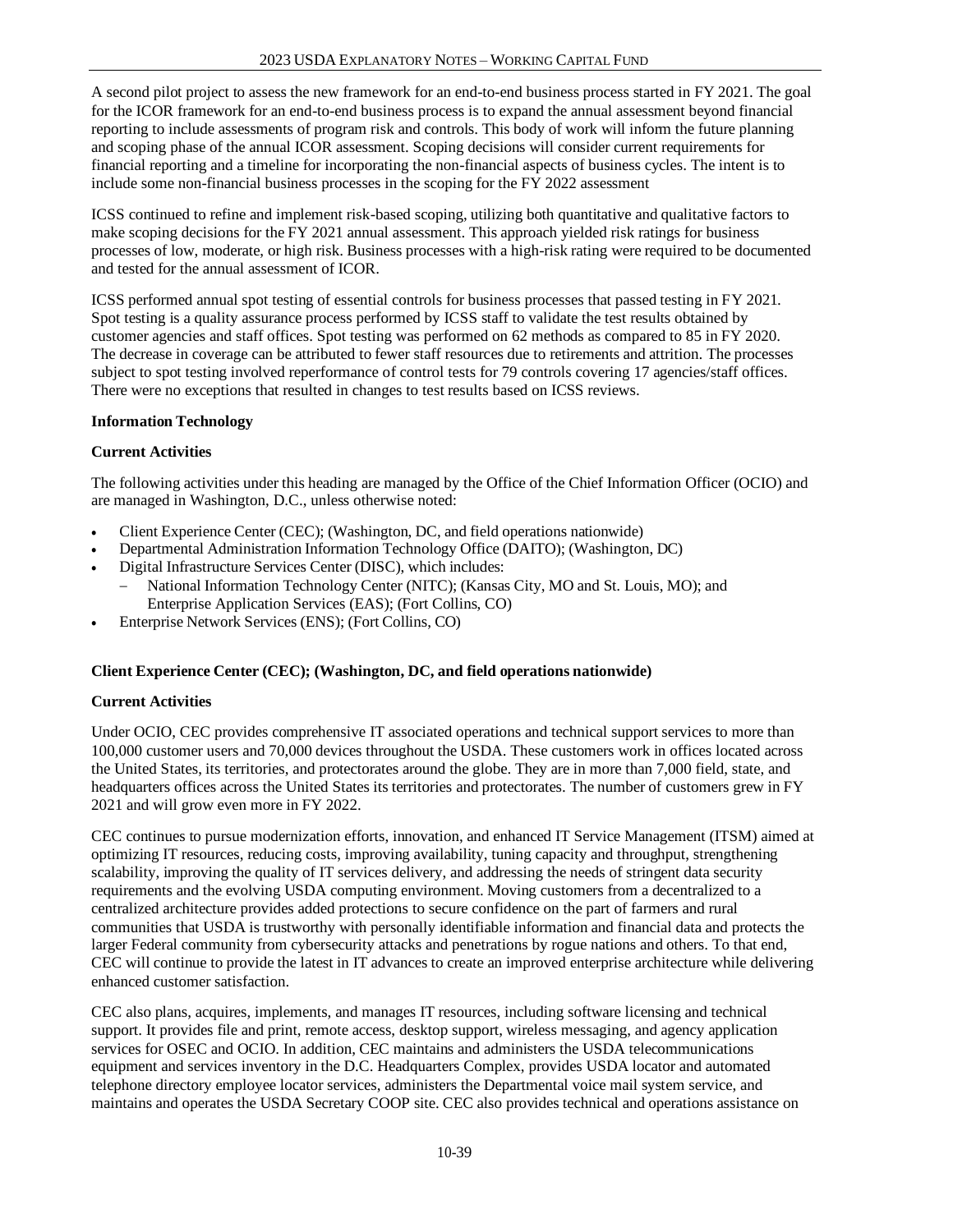data networking telecommunications systems, design, installation, operation, and management of shared services on Departmental Headquarters networks and platforms.

## **Selected Examples of Recent Progress**

End-User Consolidation (EUC) project hit its stride in FY 2021. For 15 years, CEC and its predecessor organizations had supported the Service Center Agencies: Farm Service Agency, RD, and NRCS. In FY 2019, a few more agencies came to CEC for IT support. In FY 2021, however, the EUC project took many significant steps forward with National Agricultural Statistics Service Information (April), National Finance Center (May), Economic Research Service (June), Marketing and Regulatory Programs (July), and Agricultural Research Service (August). The onboarding of these agencies effectively doubled the size of the customer base of CEC. Additionally, significant work was pushed into the preparation and standardization activities for Food Safety and Inspection Service (FSIS), Food and Nutrition, and Consumer Services (FNCS), and Natural Resources & Environment (NRE), which each onboarded in the first month of FY 2021. With those final three mission areas, the USDA has done something genuinely historic by becoming the first federal government agency to centralize customer IT capabilities for the entire workforce (about 115,000 people).

Remote Support First was adapted to complete the transition to Microsoft Teams to better support collaboration. In addition, the CEC team identified creative solutions to work around expiring LincPass cards and a process to patch machines that no longer required the device to be physically in the office. And during the pandemic, unprecedented forest fires, and a hurricane season that never seemed to end, CEC continued to support the Department and delivered End User Consolidation and Network Flattening, which is nearly impossible even in optimal conditions.

Customer Engagement is continuously improving the engagement with customers of the Identity, Credential, and Access Management (ICAM) Program. Identity Access Services Branch (IASB) has launched a new Customer Portal SharePoint site that serves as a 'one-stop shop' for learning about the ICAM Program and keeping up to date on important ICAM related policy, news, and guidance. Additionally, customers can find information, guidance, and documentation on implementing and connecting to ICAM services, as well as access forms to contact the ICAM Program to request services and support.

CEC completed the One Neighborhood Project by consolidating Mission Areas staff and resources into contiguous spaces within the South and Whitten building. Consolidation reduced the amount of space being leased from GSA. The office relocations consisted of intra-building moves between South, PPIII, and Whitten buildings. CEC flattened the networks that currently exist within the South/Whitten building which enabled the completion of the migration from the old building point of precedence (POP) to the new POP 3 which was required to support the flattening effort. Specifically, CEC migrated 6,600 data, voice, and video connections from the existing 205 telecommunication rooms (TRs) throughout the South and Whitten buildings to the new flattened network. This included the replacement of analog phones with VoIP phones. In addition to the migration of the 6,600 connections, all TR patch cables were replaced with new Category 6 patch cables, and all legacy switches were uninstalled and decommissioned.

Network Core Services team implemented command and control measures. It took operational ownership of approximately 3000 new network devices to include data center and field site routers and switches and Cisco Identity Service Engine deployments and Cisco Wireless Lan Controllers. Part of the command-and-control measures included touching each of these devices remotely to ensure only IOD staff could manage and monitor these devices.

USDA enterprise-wide depot services are under development to add additional efficiencies to our laptop and desktop delivery model. This model will resemble and eventually supplant the existing depot models currently in place within the FSIS and NRE mission areas but at a larger scale. The specific services provided will include:

- Warehousing and equipment distribution services
- Storing, shipping, and receiving IT equipment assets, including workstations, laptops, tablets, Chromebooks, wireless devices, and other devices and peripherals
- Imaging, installation, and configuration of operating systems and software
- Inventorying, monitoring, and tracking of customer deliveries and returns
- Equipment excessing and recycling
- Minor IT equipment repair and refurbishment
- Management of equipment warranty information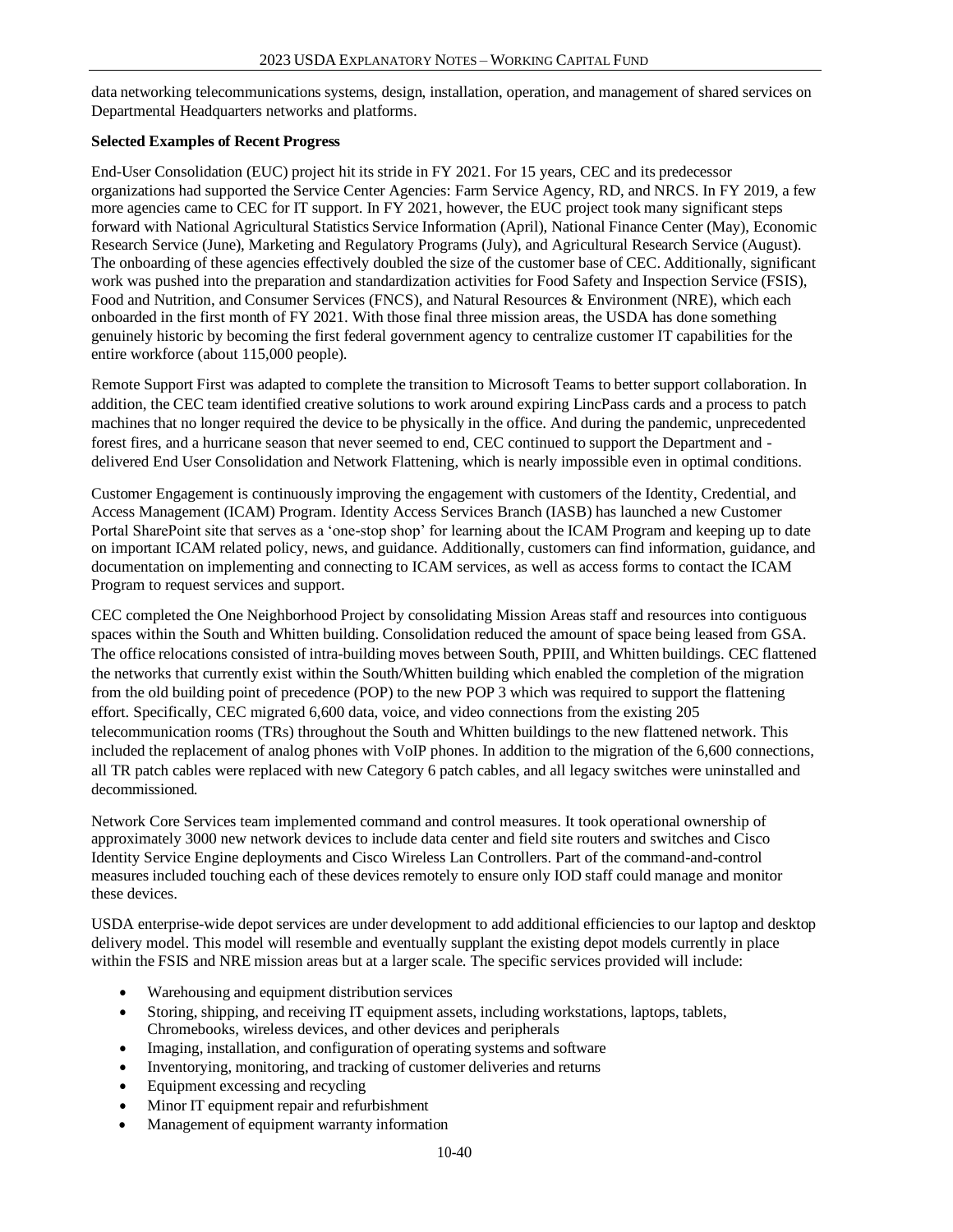CEC centralized the mobility support services to enhance the service offering for customers. The new centralized mobility support covers all mobility processes, including order processing, deploying, changes, and disconnects of mobility services. This enhanced model creates efficiencies through a streamlined ordering process incorporating Agency approval requirements, accurate inventory of devices, timely processing of line disconnects with the wireless provider, and reduction in resolution times for mobile device issues. CEC deployed 414 mobile devices under this model since April 2021. CEC continues to work with Mission Areas to provide enhancements to services to meet the mission needs better. CEC will continue to offer centralized mobility support to Mission Areas throughout the upcoming FY.

CEC coordinated the Office of Operation (OO) print services to CEC Managed Print Services (MPS), resulting in inefficiencies and cost savings. Migration of devices resulted in cost savings for USDA of over \$2.3 million in FY 2021. Savings were achieved through the reduction of devices and volume discounts. Total FY 2021 OO costs ranged from \$423 to \$750 per month per device for consumables, paper, and IT support, with 507 devices managed under their lease program. The average cost per month per device for MPS is \$223 for consumables and onsite vendor support (excluding paper). The number of devices required for service by the Agencies decreased significantly during the true-up process and contributed to cost savings.

## **Departmental Administration Information Technology Office (DAITO); (Washington, DC)**

## **Current Activities**

DAITO provides centrally managed, value-added IT solutions to DASO to meet governing bodies and users' functionality, accessibility, and compliance requirements. DAITO ensures consolidated, streamlined, and comprehensive IT offerings to allow DASO to focus on its core mission and values through a suite of Investment Compliance, Security Compliance, Customer Service Compliance, and Service Delivery/Operations Support services.

## **Selected Examples of Recent Progress**

DAITO implemented and aligned all DAITO IT System inventory with approved Cloud Services (FedRamp) packages. The benefit of this process allowed DAITO to align IT systems and services under approved FedRAMP packages review to ensure annual compliance and POAM tracking of FedRAMP application, systems, and services. This effort also allowed DAITO to meet USDA system definitions according to Systems and Application Authority to Operate (ATO) versus Authority to Use (ATU), aligning to 800-37 guidance. Activities included but were not limited to:

- Met PMA CAP goals obtaining 100% compliance (ATO/ATU) for all DAITO IT systems
- Recategorized applications to establish correct ATO/ATU designation for expired systems
- Consolidated and centralized assessments from Staff Offices under DAITO
- Prioritized ATO/ATU timelines
- Identified IT Assets and IT Security roles/responsibilities from Staff Offices
- Review and closed out 40 percent of delayed and outdated POAM's
- Consolidated DAITO Inventory of IT systems into EAVE
- Updated ATO/Documentation/Interconnection Security agreements (ISA's)

DAITO upgraded processes and procedures to align with OMB and USDA-mandated policy requirements. Provided support and Privacy Data Calls for DAITO Mission Areas and Staff Offices. Annually conducted privacy analysis for all systems to identify and update new privacy requirements (100percent complete). The Privacy Impact Assessment (PIA) documents to support how DAITO addressed the respective Privacy requirements conforming with Privacy Act, Computer Matching Act, and respective E-Government Act requirements.

DAITO implemented new procedures to respond to DASO enterprise cyber security mandatory data calls. The Security Compliance team ensured 100 percent of responses were accurate and timely. DAITO provided consolidated reactions for the following critical data calls:

- Q2 & Q3 FISMA HVA Metrics
- FY 2021 Q4 CIO Metrics
- OIG Inspection of virtual Platforms
- Cyber EO Sensitive Data for HVA's and Non-HVA's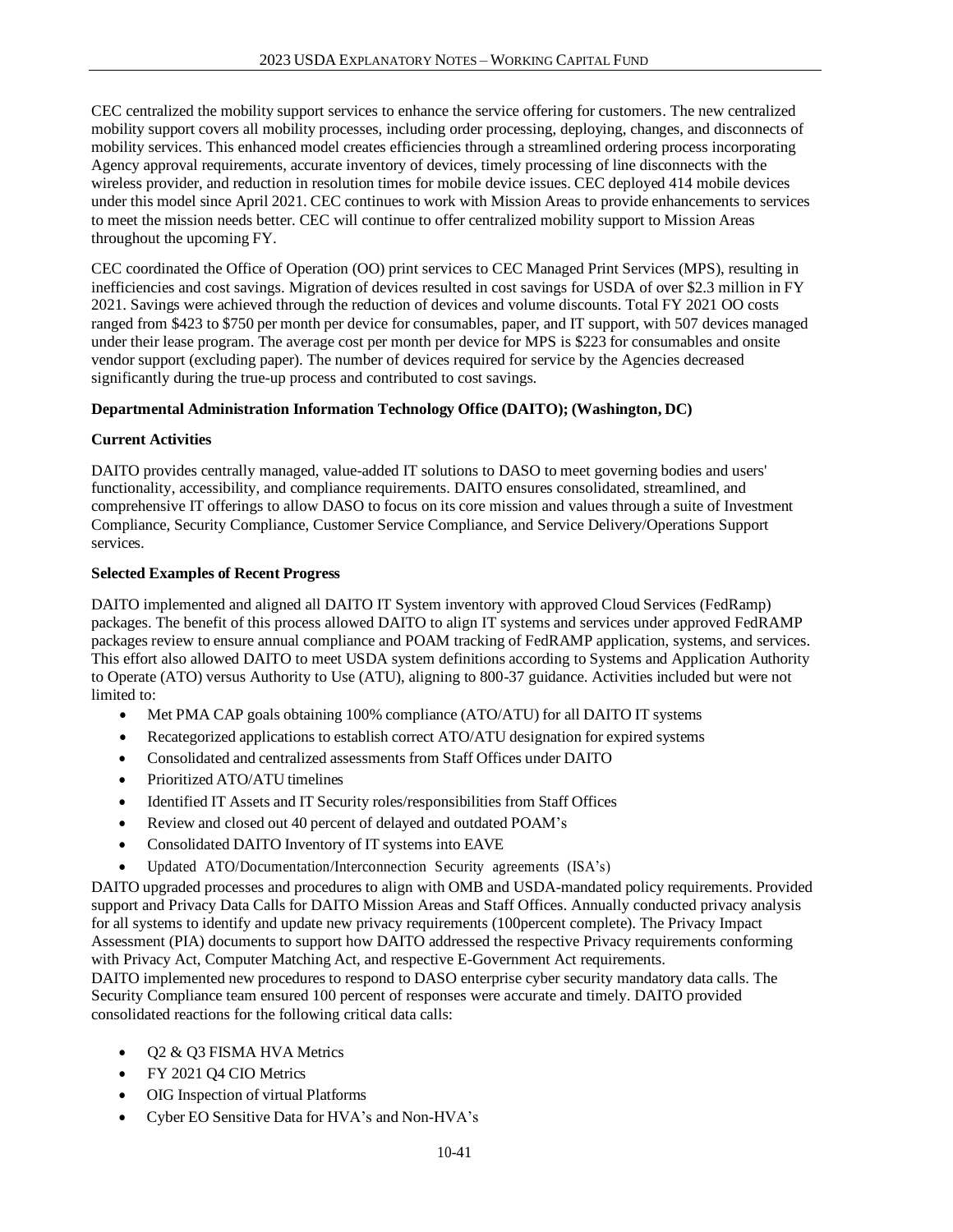- CISA Cybersecurity Coordination Assessment and Response (C-CAR)
- OIG Inspection: USDA's Security Over Web Applications and Websites Inspection (50801-0002-12)
- Zero Trust Compliance

DAITO restructured the Enterprise Vulnerability Patch Management Group to provide a single point of oversight for critical patch management activities across DASOs, aligned with the Information Security Centers' guidance. DAITO reviewed out-of-date NIST RA controlled for vulnerability management supporting DAITO IT Systems and completed an assessment to begin conducting access control, audit logging, and vulnerability management deliverables for DAITO systems. The team consolidated all vulnerability reports for systems within DAITO Inventory and scheduled bi-weekly meetings with Staff Offices POC and CEC ISSPM to review and determine remediation efforts.

On January 4, 2021, IAS Release 10.0 (IAS R10.0), a major upgrade, which was in progress in FY 2020, went live. IAS R10.0 achieved the objective of a true end-to-end procurement solution from procurement forecasting to requisitioning, to contracting, all in one COTS solution. All the transactions are housed in one application, thus allowing greater data visibility to all authorized users, unlocking a new functionality, and eliminating errors caused by having two applications. Program offices and Contracting have become engaged in streamlining the processes and improving collaboration. The decommission of Oracle E-Business Suite, IAS R10.0, resulted in cost avoidance of \$865 thousand, which was used to offset the cost for licensing additional users, the increased cost for Oracle license, and obtaining additional Unison features such as Acquisition Planning.

The Enterprise Web Application Platform Services (eWAPS) continued to innovate and modernize its platform to maintain advancements with technology and keep costs down. The eWAPS team upgraded the Drupal platform from Drupal 8 to Drupal 9 and moved eight staff-office sites to USDA.gov, resulting in \$400,000 cost savings for the staff offices. Launched Agricultural Marketing Service, FNS, National Institute of Food and Agriculture, and RD's Drupal sites and launched two new mobile apps on the platform. These migrations also focused on decommissioning all migrated sites for cost-avoidance related to maintaining them. eWAPs completed the Rancher upgrade from Version 1.6 to Version 2.5 to comply and avoid obsolete product stack. The eWAPS team manages the BPA for the Department to leverage the Secretary's Web Modernization initiative. DAITO manages 12 new modernizationrelated call orders for a total of \$3.1 million to meet the Departmental and mission areas' web modernization goals.

DAITO implemented an Information Technology Service Management (ITSM) tool for current and future applications. Following the enterprise focus and direction, DAITO implemented ITSM in phases. First, the team worked with Digital Services Center (DSC) to pilot services support in establishing a modernized, single instance of ServiceNow to serve the OCIO ITSM needs. IAS help desk incident processing and Multimedia Service requests management moved to the ServiceNow platform for process improvement. Considerations of client experience, procurement management, and cost, among others, were considered for this effort.

#### **Digital Infrastructure Services Center (DISC),** which includes**:**

− National Information Technology Center (NITC); (Kansas City, MO and St. Louis, MO); and Enterprise Application Services (EAS); (Fort Collins, CO)

#### **Current Activities:**

The Digital Infrastructure Services Center (DISC) office is a Departmental turnkey solution provider with cloud hosting and application development services that have aligned its strategy and operational execution with the objectives outlined in the USDA Strategic Plan and achieve excellence in the OCIO Strategic Initiatives.

The technologies available today from Enterprise Hosting Solutions (EHS) allow government users the ability to access business delivery applications on a 24X7 basis from a FedRamp approved, Impact Level 4 (IL4) data center. The EHS assures all applications and data's confidentiality, integrity, and availability via supported cloud architectures. EHS cloud architectures enable access from customer locations throughout the United States via secure private and public networks that support their business requirements and service needs.

The EHS Cloud Platforms include Infrastructure as a Service (IaaS), Platform as a Service (PaaS), and Professional Services (PS). Our Service Catalog defines these services as developed and managed within the ITILv4 Service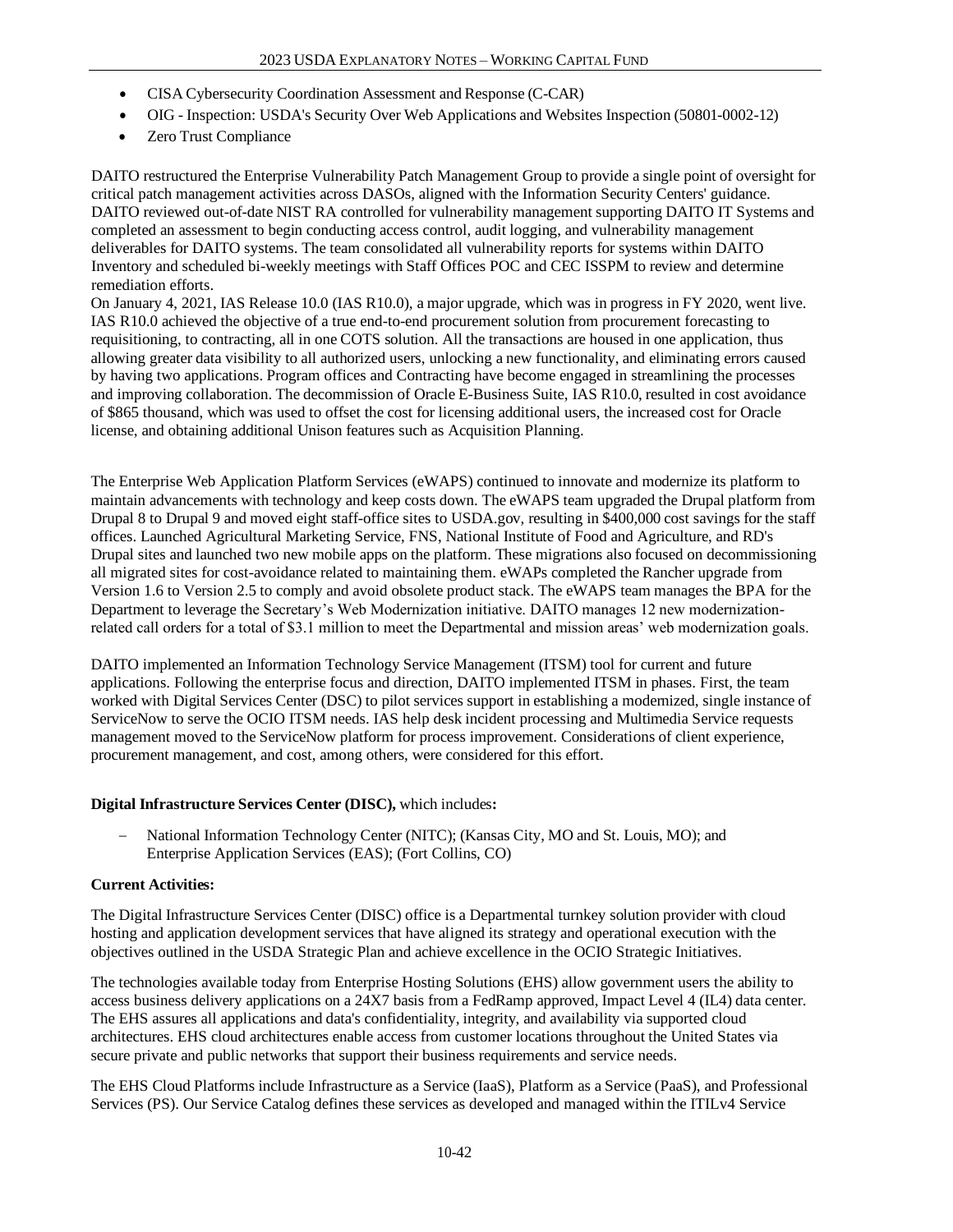Management Framework. In addition, they are secured to align with NIST 800-53, FedRAMP Moderate, FISMA High, and DoD Impact Level 4 security controls.

Enterprise Applications Services (EAS) provides enterprise applications services to USDA and its partner agencies and has been doing so for nearly 40 years (since 1981). EAS is a fee-for-service organization operating solely on funds provided through Interagency Agreements (IAAs). Enterprise Applications Services (EAS) offers a full spectrum of professional services to custom build, launch and support world-class business applications. EAS supports numerous Software as a Service (SaaS) technologies such as Salesforce, SharePoint, Oracle, Java, .Net, and Drupal. Agile methodology provides flexibility to meet customer needs and provide quick product delivery. In addition, EAS streamlines these services to provide a direct and efficient resource for customers throughout the DevSecOps lifecycle.

As part of EAS, the Digital Service Center (DSC) group establishes and manages the enterprise processes, resources, tools, and best practices for Software as a Service (SaaS) platforms at the USDA to include Salesforce, ServiceNow, and Akamai. Managed platform services include Enterprise Management, Business & Technology Support, Release & Configuration Management, Operations & Maintenance, Platform Management Services, and Security.

#### **Selected Examples of Recent Progress**

Data Center Optimization Initiative received a final "A" rating on the FITARA scorecard and producing \$73.8 million in cost savings; \$10.7 million was realized in FY 2021.

DISC achieved staff integration to drive operational efficiencies and savings for IT Infrastructure Optimization – NFC vDC Migration to PaaS –. In October 2021, DISC will complete the systems integration effort to allow for FY 2022 PaaS service rate billing, eliminating dedicated labor costs for NFC. Software requirements have been consolidated between legacy NFC and DISC needs for products such as BMC Control-M, Broadcom, and SAS to save \$2.2 million on renewing licenses.

DISC achieved a 20 percent increase in Commercial Cloud Adoption with Agencies utilizing third-party service providers. DISC added a new commercial cloud offering to the Service Catalog with the addition of Google Cloud. Conducted a 90-day partnership with NRE for a CI-CD Pipeline Pilot, implemented an AgCloud/Enterprise General Support System in Amazon Web Services (AWS) and Azure, and formed the USDA Cloud Working Group.

DISC currently has more than 60 robotics deployed, resulting in \$4.59M in labor savings across the Department due to its increased adoption of RPA.

# **Enterprise Network Services (ENS); (Fort Collins, CO)**

# **Current Activities:**

ENS office in OCIO provides Department-wide telecommunications management support and a variety of enterprise services, in addition to an integrated information system for inventory management, billing, reporting, and validation. This enterprise system is used to engineer and streamline the Department-wide telecommunications network environment and ensure that agency telecommunications network solutions are compliant with Departmental program goals and objectives. In addition, ENS provides services to all USDA agencies to ensure the acceptable performance of applications on the USDA enterprise network, network access to the public Internet network and partner networks for mission delivery and allow application owners to manage risk and achieve cost avoidances.

#### **Selected Examples of Recent Progress**

USDA's OCIO appointed a team to manage and award the USDA Enterprise Infrastructure Solutions (EIS) task order known as USDANet. USDANet will modernize and transform USDA's entire wide-area network (WAN) service into a fully integrated network and cybersecurity service that is vendor owned, operated, and managed under a strong, centralized USDA oversite. Based on government and industry-developed cost savings estimates, USDANet will conservatively reduce USDA's WAN expenditures by \$571M over the life of the General Services Administration (GSA) EIS Contract. Looking forward, USDA will partner with its EIS Contractor to ensure that USDANet remains state-of-the-art and cost-effective.

#### USDA EIS Team accomplishments:

• Completed USDA's EIS Source Selection Board training. Given the complexities surrounding USDANet requirements, this training period extended three months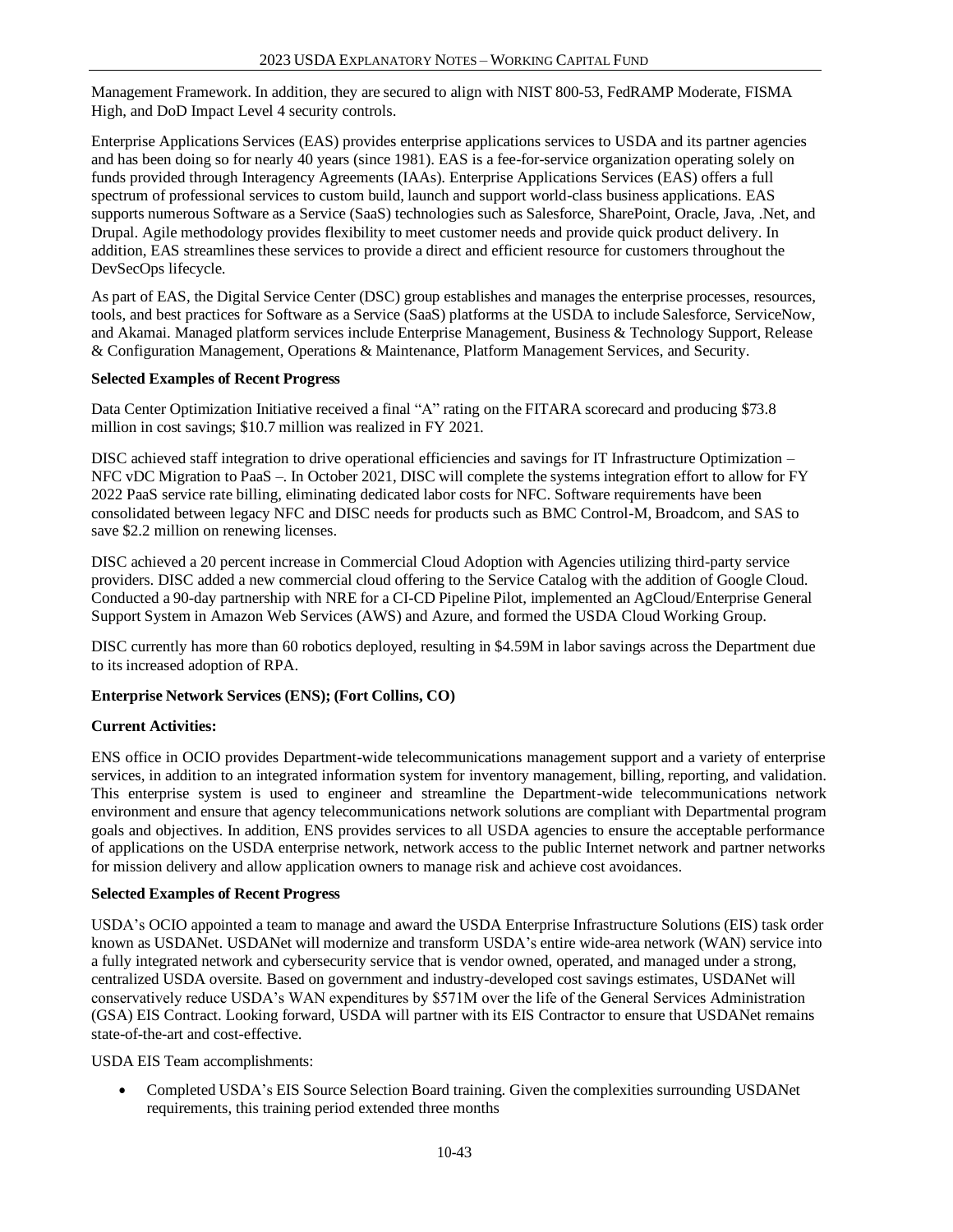- Completed USDA's Federal Acquisition Regulation-required consensus evaluations of EIS Offeror proposals. USDA utilized the GSA/Noblis AcquServe and AcquTrak procurement management service to ensure a fair, consistent, documented process
- Completed USDA's final project proposal to secure USDANet funding assistance via the GSA Technology Modernization Fund (TMF). USDA's TMF request focuses on transition-related costs USDA will experience over the initial three implementation years. USDA is confident that USDANet related savings will allow for TMF payback
- USDA issued a competitive range decision that resulted in a pre-award protest on September 3, 2021. After USDA's protest response, the pre-award objection was withdrawn on October 14, 2021
- USDA is confident that it will make a GSA EIS task order award in Q1FY22

ENS continued leading a USDA-wide initiative to develop an ENS organizational transformation by developing a Concept of Operations (CONOPS) for an organization that will support the proposed Network Modernization activities (USDANet). ENS has been further developing the organizational transformation design working with a fully staffed management team. In addition, ENS has worked with HR staff to recruit and hire staff to reach an initial operating capability staffed by approximately 45 federal team members.

ENS continues to manage an enterprise wireless management program for USDA that enables improved administration of wireless services through centralized inventory, reporting, and invoicing at the Department level. By managing the centralized enterprise data pool, ENS was able to avoid overage charges of approximately \$0.9million for FY 2021

Under the Business Intelligence & Data Analytics Program, Enterprise Network Services (ENS) has created a new program to provide advanced business intelligence and data analytics capabilities for our Agency customers and senior management. Our program is built on the Office of the Chief Information Officer (OCIO) Chief Data Officer's system known as the Enterprise Data Analytics and Toolset. ENS has delivered over 100 requests for data support and visualizations to help Agency understand how to use our vendors' services more effectively.

Enterprise Network Services upgraded the Trusted Internet Connection (TIC) equipment in Washington D.C and San Francisco, CA. Unified Telecommunication Network (UTN) is the name of the backbone network for USDA, and it relies on two internet connections for USDA's mission areas' success. The current equipment was at the end of life. To prevent network outages, ENS worked with American Telephone and Telegraph to redesign and upgrade to newer technology and supporting equipment to accommodate faster network connections. This will ensure USDA mission areas have state-of-the-art equipment and are ready to meet mission area needs.

# **Correspondence Management**

# **Current Activities**

The following activities under this heading are managed by the Office of the Executive Secretariat (OES) and are managed in Washington, D.C., unless otherwise noted:

USDA's OES serves the Office of the Secretary of Agriculture by facilitating the official correspondence of the Immediate Office of the Secretary, maintaining the official records of the Office of the Secretary, and assisting the Office of the Secretary with special projects.

OES receives and analyzes all correspondence received and addressed to the Secretary and Deputy Secretary, refers it to the appropriate agencies or staff offices to prepare a response, as appropriate, and coordinates and tracks the preparation, review, clearance, signature, dispatch, and archival filing of responses. In addition, OES works with USDA agencies to ensure prompt delivery of reports and other documents requested or legislatively mandated by Congress or the White House and provide editorial assistance as necessary to ensure optimal quality.

In response to requests by the Office of the Secretary, OES assists with the preparation of letters of thanks, congratulations, and condolences; preparation of briefing materials based on correspondence analysis; general writing and editorial services; and other projects as requested.

The COVID-19 Pandemic changed electronic document management from optional to mandatory across all USDA offices. Similarly, OES witnessed a sharp decline in hardcopy records over FY 2021 and anticipates that future archival procedures will differ significantly from the past as we lower the space and physical labor required to manage hardcopy files. Ironically, the Pandemic offered an opportunity for a paradigm shift to adapt to new space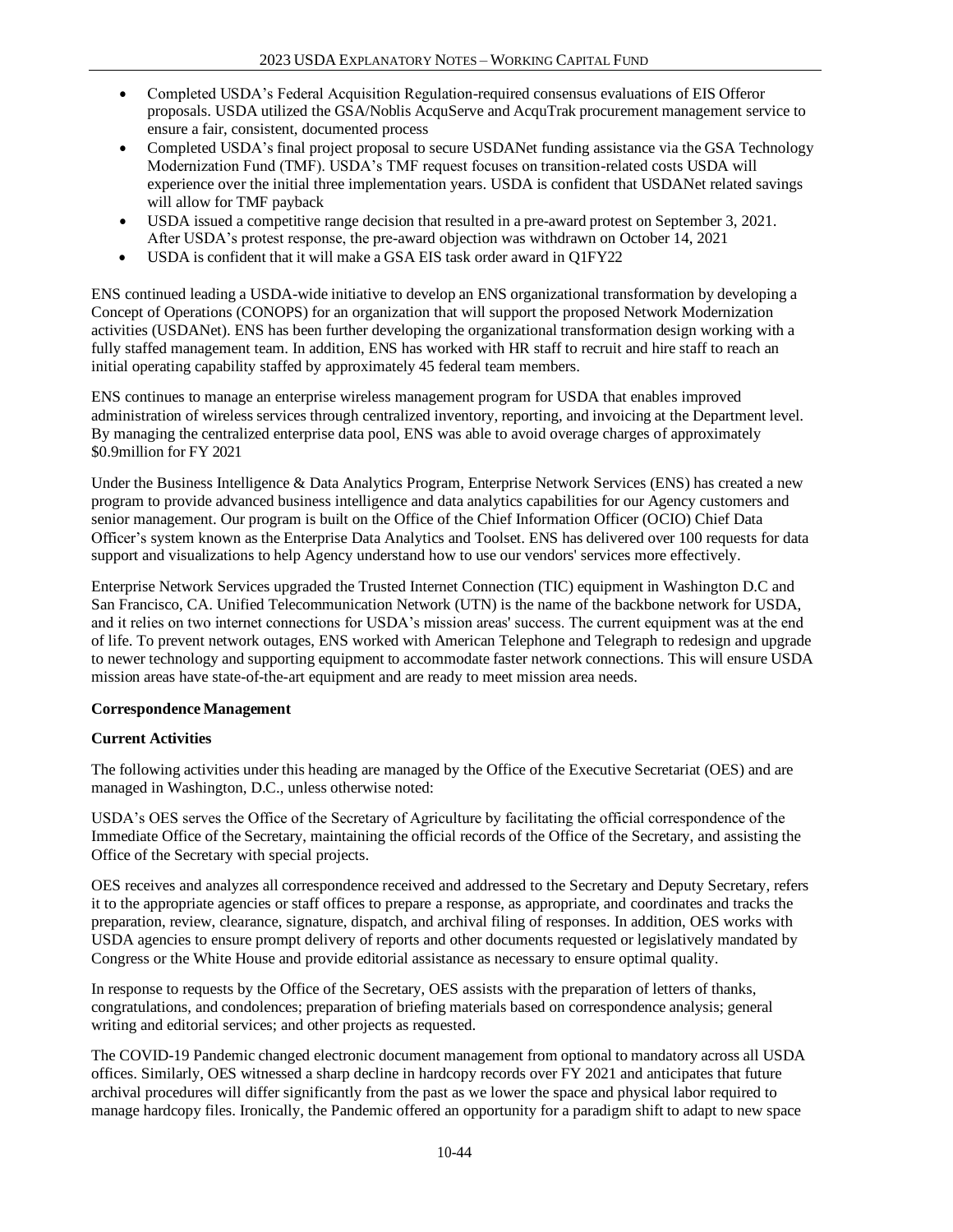needs, new skillsets, new communication methods and anticipate the positive impact of advanced technology such as digital signatures and cloud technology.